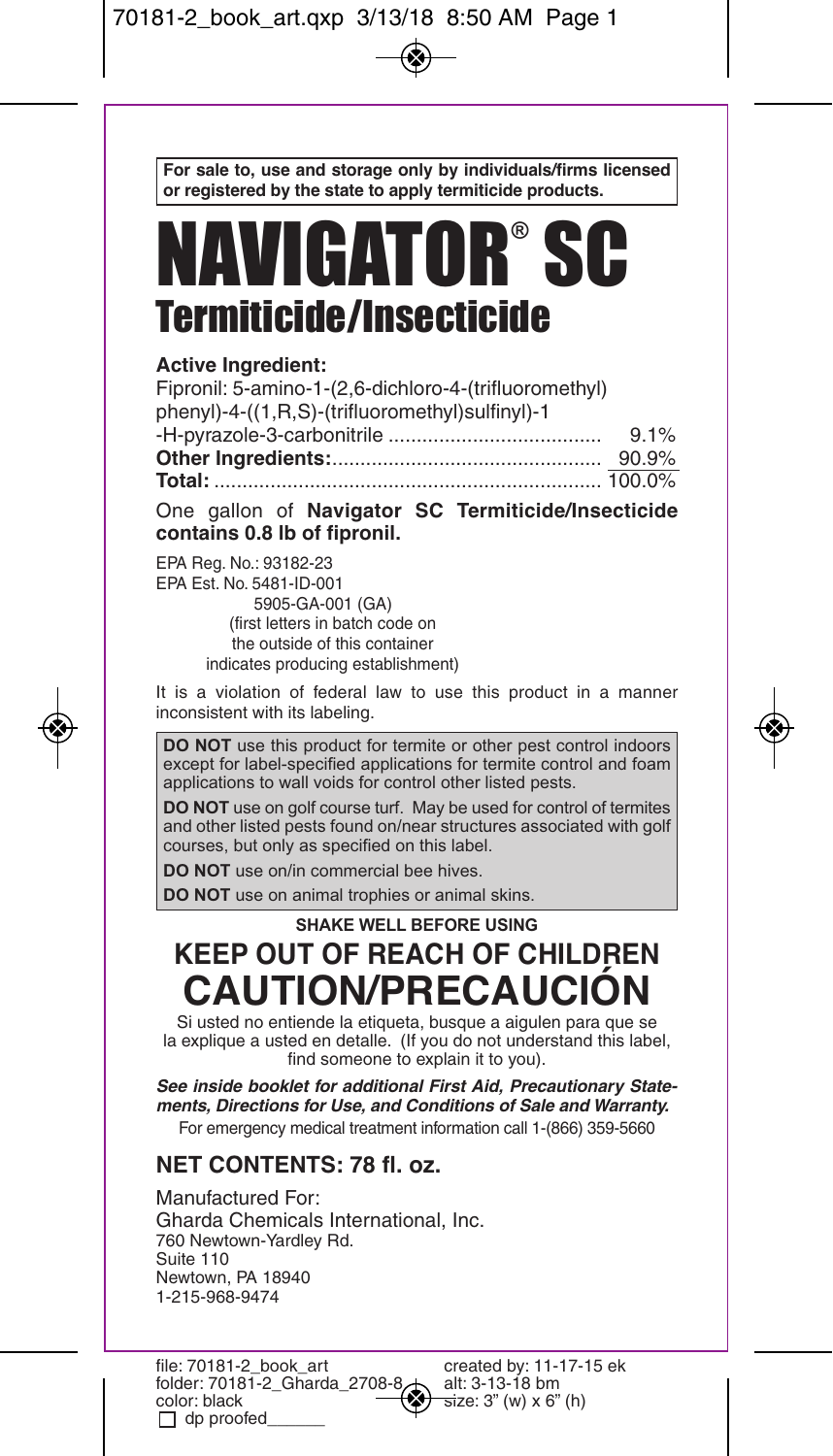| <b>Table of Contents</b>                                                                                  | Page |
|-----------------------------------------------------------------------------------------------------------|------|
|                                                                                                           |      |
|                                                                                                           |      |
|                                                                                                           |      |
|                                                                                                           |      |
|                                                                                                           |      |
|                                                                                                           |      |
|                                                                                                           |      |
|                                                                                                           |      |
|                                                                                                           |      |
|                                                                                                           |      |
|                                                                                                           |      |
|                                                                                                           |      |
|                                                                                                           |      |
| Inaccessible Crawl Space Construction11                                                                   |      |
|                                                                                                           |      |
| Treatment of Structures with Wells or Cisterns 12-13                                                      |      |
|                                                                                                           |      |
| <b>Post Construction Exterior Perimeter/Localized</b><br>Interior (EP/LI) Structural Termite Treatment 14 |      |
|                                                                                                           |      |
|                                                                                                           |      |
| Basement and Inaccessible Crawl Space Construction15                                                      |      |
|                                                                                                           |      |
|                                                                                                           |      |
|                                                                                                           |      |
| Posts, Poles, Wood Landscape Ornamentation 18                                                             |      |
|                                                                                                           |      |
| Directions for Use to Control Listed Pests                                                                |      |
| on Outside Surfaces And Along Foundation                                                                  |      |
|                                                                                                           |      |
|                                                                                                           |      |
|                                                                                                           |      |
|                                                                                                           |      |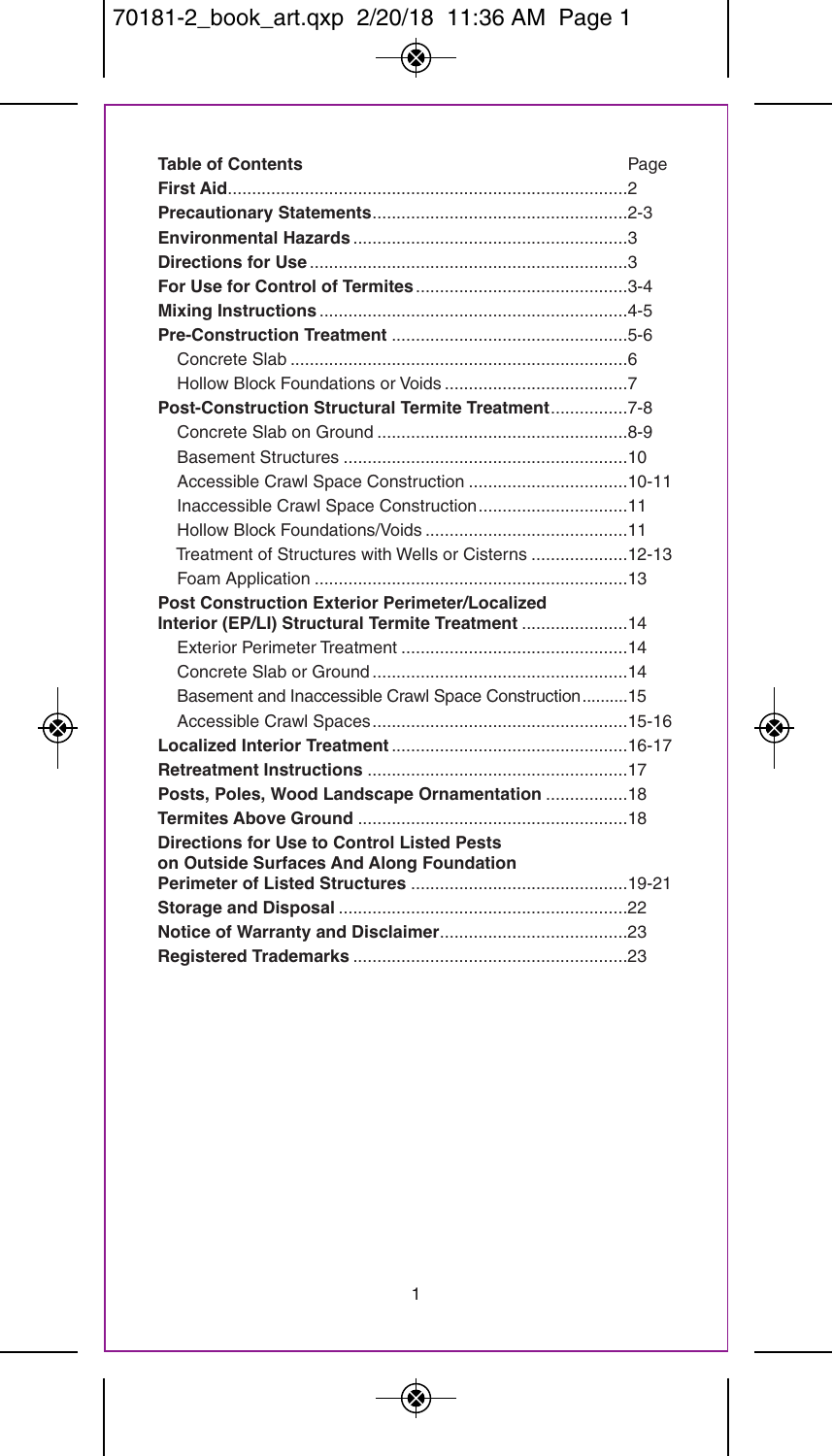| <b>FIRST AID</b> |                                                                                                                                                                                                                                                                                                  |  |  |  |
|------------------|--------------------------------------------------------------------------------------------------------------------------------------------------------------------------------------------------------------------------------------------------------------------------------------------------|--|--|--|
| If Swallowed:    | . Call a poison control center or doctor immedi-<br>ately for treatment advice.<br>. Have person sip a glass of water if able to<br>swallow.<br>• DO NOT induce vomiting unless told to by a<br>poison control center or doctor.<br>. DO NOT give anything by mouth to an<br>unconscious person. |  |  |  |
| If In Eyes:      | . Hold eye open and rinse slowly and gently with<br>water for 15 - 20 minutes.<br>• Remove contact lenses, if present, after the first<br>5 minutes, then continue rinsing eye.<br>. Call a poison control center or doctor for<br>treatment advice.                                             |  |  |  |

Have the product container or label with you when calling a poison control center or doctor, or going for treatment.

**For additional information on this product (including health concerns, medical emergencies, or pesticide incidents), you may call 1-(866)-359-5660, twenty-four (24) hours per day, seven (7) days per week.**

**NOTE TO PHYSICIAN:** There is no specific antidote. All treatment should be based on observed signs and symptoms of distress in the patient. Overexposure to materials other than this product may have occurred. In severe cases of overexposure by oral ingestion, lethargy, muscle tremors, and in extreme cases, possibly convulsions may occur.

## **PRECAUTIONARY STATEMENTS HAZARDS TO HUMANS AND DOMESTIC ANIMALS CAUTION**

Harmful if swallowed. Causes moderate eye irritation. Avoid contact with eyes or clothing. Wear goggles, face shield, or safety glasses. Wash hands thoroughly with soap and water after handling and before eating, drinking, chewing gum,using tobacco, or using the toilet.

# **PERSONAL PROTECTIVE EQUIPMENT (PPE)** All pesticide handlers (mixers, loaders, and applicators) must wear

long-sleeved shirt and long pants, socks, shoes and chemical resistant gloves. All pesticide handlers must wear a dust/mist filtering respirator (NSHA/NIOSH approval number prefix TC-21C), or, a NIOSH approved respirator with any N R P or HE filter when working in a non-ventilated space including, but not limited to, crawl-spaces and basements. All pesticide handlers must wear protective eyewear (goggles, a face shield or safety glasses with front brow and temple protection) when working in a non-ventilated space, including but not limited to crawl-spaces and basements or when applying termiticide by rodding or sub-slab injection.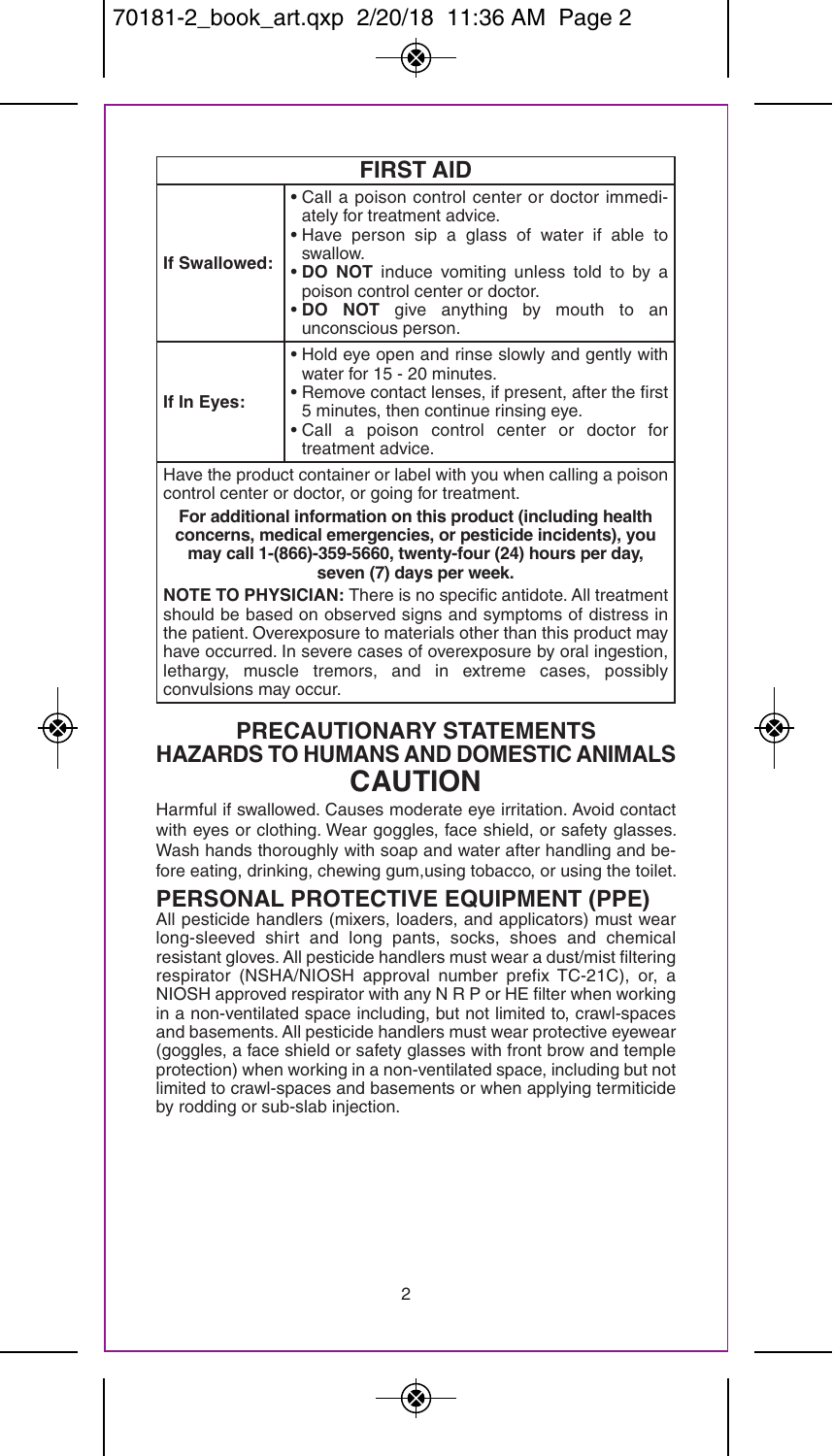## **USER SAFETY RECOMMENDATIONS**

Wash thoroughly with soap and water after handling. Wash hands before eating, drinking, chewing gum, using tobacco or using the toilet. Remove clothing/PPE immediately if pesticide gets inside. Then wash thoroughly and put on clean clothing. Remove PPE immediately after handling this product. Wash the outside of gloves before removing. As soon as possible, wash thoroughly and change into clean clothing. Remove and wash contaminated clothing before reuse.

## **ENVIRONMENTAL HAZARDS**

This pesticide is toxic to birds, fish, and aquatic invertebrates. For terrestrial uses: **DO NOT** apply directly to water or to areas where surface water is present or to intertidal areas below the mean high water mark. Runoff from treated areas may be hazardous to aquatic organisms in neighboring areas. Care must be taken to avoid runoff. **DO NOT** contaminate water by cleaning equipment or disposal of wastes. **DO NOT** contaminate water when disposing of equipment wash waters or rinsate.

## **DIRECTIONS FOR USE**

It is a violation of federal law to use this product in a manner inconsistent with its labeling.

**DO NOT USE THIS PRODUCT** TO FORMULATE, REFORMULATE, OR REPACKAGE INTO ANY OTHER PESTICIDE PRODUCT.

For sale to, use and storage only by individuals/firms licensed or registered by the state to apply termiticide products. States may have more restrictive requirements regarding qualifications or persons using this product. Consult the structural pest control regulatory agency of your state prior to use of this product.

Read entire label before using this product.

### **SHAKE WELL BEFORE USING.**

## **For Use for Control of Termites USE RESTRICTIONS**

- When treating adjacent to an existing structure, the applicator must check the area to be treated, and immediately adjacent areas of the structure, for visible and accessible cracks and holes to prevent any leaks or significant exposures to persons occupying the structure. People present or residing in the structure during application must be advised to remove their pets and themselves from the structure if they see any signs of leakage. After application, the applicator is required to check for leaks. All leaks resulting in the deposition of termiticide in locations other than those prescribed on this label must be cleaned up prior to leaving the application site.
- **DO NOT** allow people or pets to contact contaminated areas or to reoccupy contaminated areas of the structure until the cleanup is completed.
- Prior to drilling and treating through concrete structures, such as patios, porches, sidewalks and foundation slabs applicator should first determine that there are no habitable areas below that could be unintentionally contaminated by the treatment.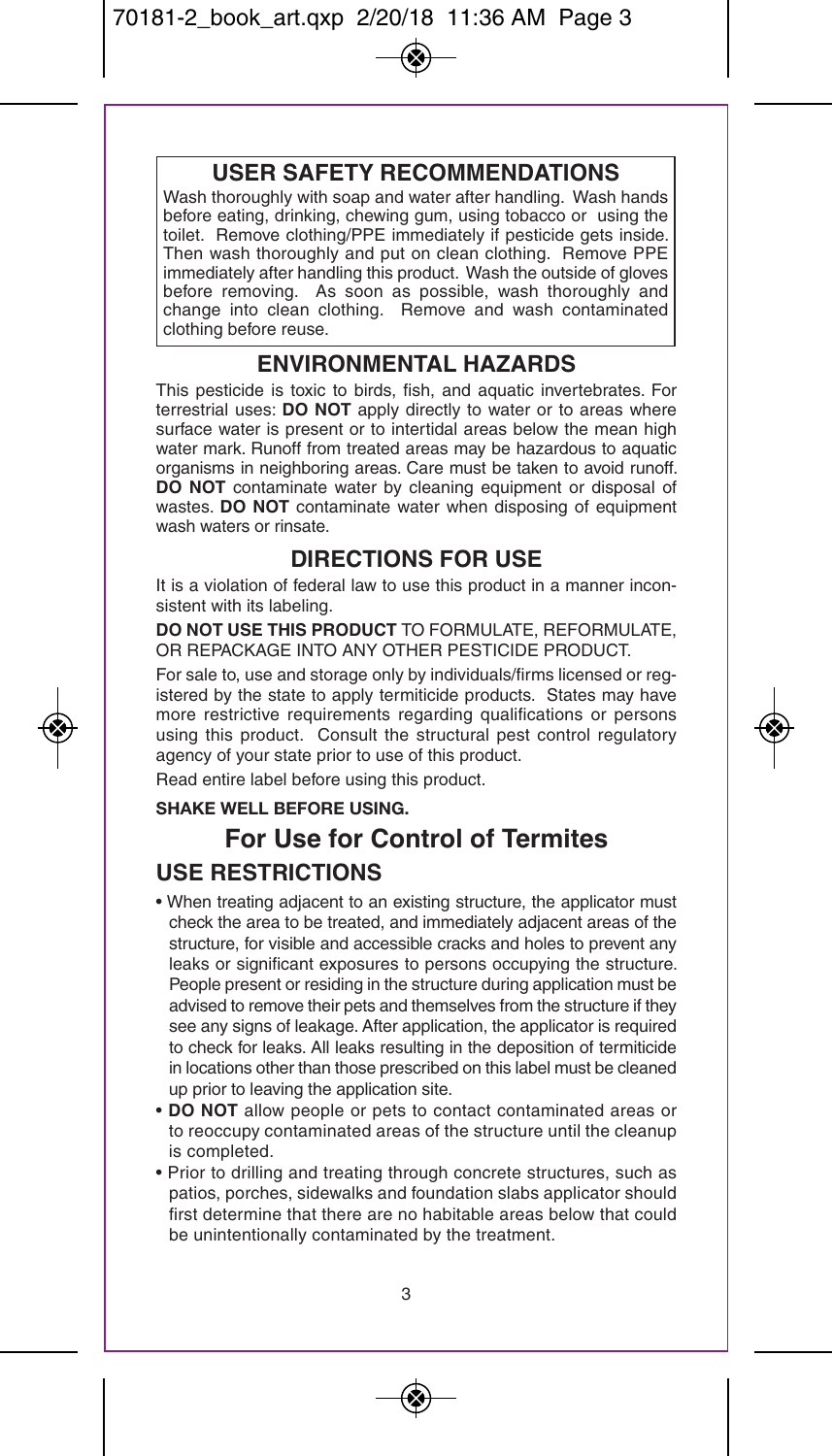- Only protected applicators wearing personal protective equipment as required by this product label may be in the area during application.
- All holes in commonly occupied areas into which **Navigator SC Termiticide/ Insecticide** has been applied must be plugged. Plugs must be of a non-cellulose material or covered by an impervious, non-cellulose material.
- **DO NOT** apply finished dilution of **Navigator SC Termiticide/Insecticide** until all heating/air conditioning ducts, air vents, plumbing pipes, sewer lines, floor drains, heating pipes and electrical lines/conduits are known and identified. **DO NOT** puncture or contaminate any of these.
- **DO NOT** treat within a distance of one foot out from the drip line of edible plants.
- **DO NOT** contaminate public and private water supplies.
- **DO NOT** make treatments while precipitation is occurring.
- **DO NOT** treat soil that is water-saturated or frozen.
- Use anti-backflow or air gap equipment with filling hoses.

## **Control Information**

When used as in accordance with the directions in this label this product provides effective prevention and/or control of subterranean termites. This product must be applied in a manner to provide a continuous treated zone to effectively prevent termites from infesting the wood. **Navigator SC Termiticide/Insecticide** must only be applied by licensed technicians familiar with trenching, rodding, short rodding, sub-slab injection, low-pressure banded surface applications, and foam delivery techniques. This product is a highly effective termiticide against a variety of subterranean termites including species of *Reticulitermes, Zootermopsis, Heterotermes,* and *Coptotermes.* **Navigator SC Termiticide/Insecticide** is formulated as water based suspension concentrate liquid containing 9.1% active ingredient.

**Mixing Instructions**<br>Mix **Navigator SC Termiticide/Insecticide** with water in the following manner:

- 1. Fill mix tank 1/4 to 1/3 full with water. The filling hose must be equipped with an acceptable anti-backflow device, or the water flow must include an air gap to protect against back siphoning.
- 2. Start the pump to begin by-pass agitation and place the end of the treating tool in the tank to allow circulation through the spray hose.
- 3. Add the appropriate amount of **Navigator SC Termiticide/Insecticide** required to prepare the dilution. (See Table below).
- 4. Add the remaining amount of water.
- 5. Continue to run the pump allowing recirculation through the hose back into the tank until the **Navigator SC Termiticide/Insecticide** is completely dispersed.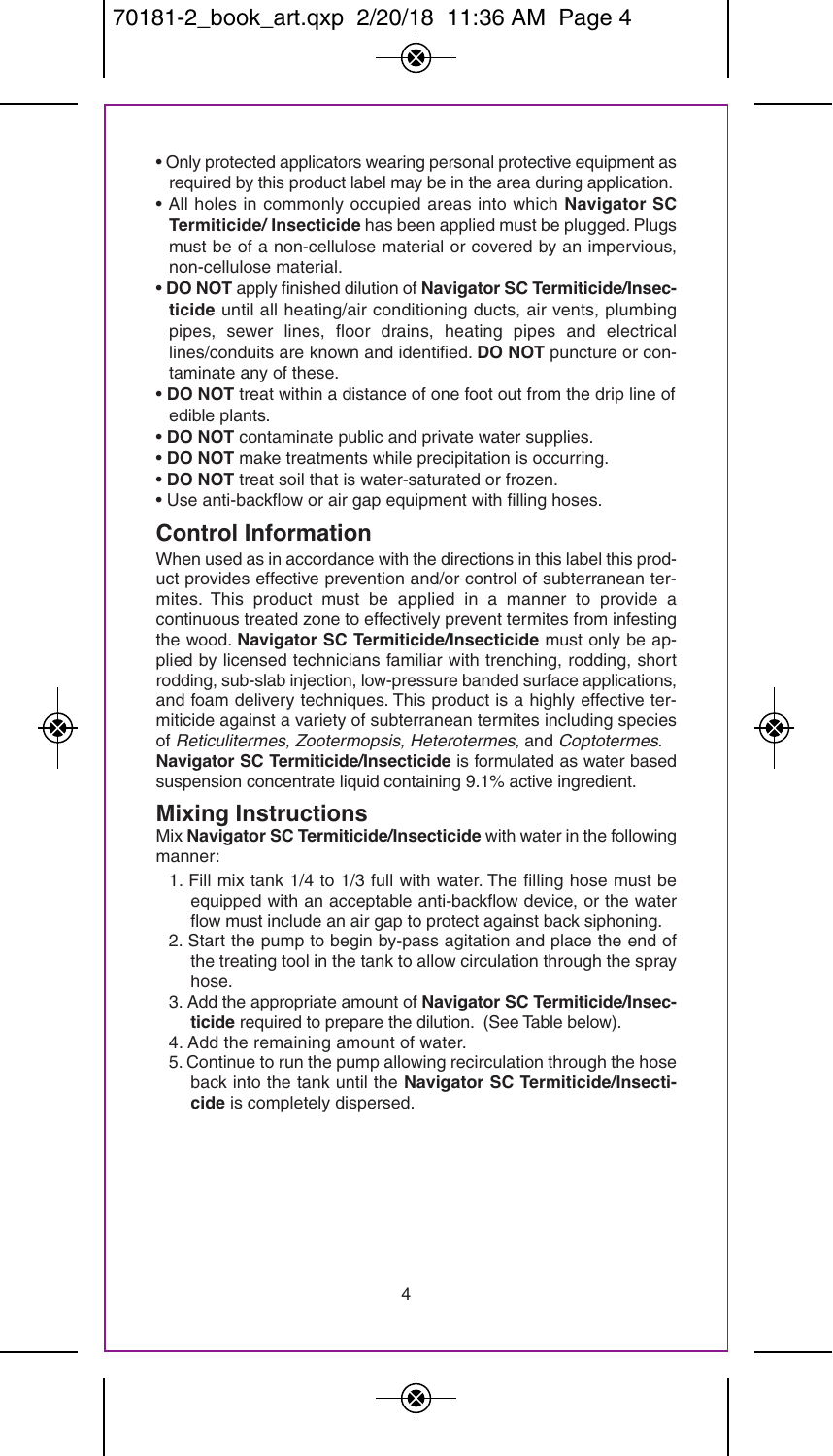| <b>Finished Dilution</b><br>Concentration<br>(% ai by wt)<br><b>Navigator SC</b><br>Termiticide/Insecticide | <b>Fluid ounces of</b><br>Navigator SC<br>Termiticide/Insecticide | <b>Finished</b><br><b>Dilution</b><br>(Gallons) |
|-------------------------------------------------------------------------------------------------------------|-------------------------------------------------------------------|-------------------------------------------------|
| 0.06%                                                                                                       | $0.8$ fl $oz$                                                     | 1                                               |
|                                                                                                             | 19 fl oz (or 1 pt $+$ 3 fl oz)                                    | 24.75                                           |
|                                                                                                             | 39 fl oz (or 1 gt + 7 fl oz)                                      | 49.75                                           |
|                                                                                                             | 78 fl oz (or 2 gt + 14 oz)                                        | 99.25                                           |
| 0.09%                                                                                                       | $1.2$ fl $oz$                                                     | 1                                               |
|                                                                                                             | 29 fl oz (or 1 pt + 13 fl oz)                                     | 24.75                                           |
|                                                                                                             | 59 fl oz (or 1 qt + 27 fl oz)                                     | 49.75                                           |
|                                                                                                             | 117 fl oz (or $3$ qt + $21$ fl oz)                                | 99                                              |
| 0.125%                                                                                                      | $1.6$ fl $oz$                                                     | 1                                               |
|                                                                                                             | 39 fl oz (or 1 gt + 7 fl oz)                                      | 24.75                                           |
|                                                                                                             | 78 fl oz (or 2 pt + 14 fl oz)                                     | 49.75                                           |
|                                                                                                             | 156 fl oz (or 1 gal + 28 fl oz)                                   | 98                                              |

Percentage weight of active ingredient to weight of spray dilution.

### **Application Rates for Termiticide Use**

For most applications, use the 0.06% dilution and apply at a rate of 4 gallons of dilution per 10 linear feet per foot of depth. For example, for treatment of 10 linear feet with a 4 foot depth use 4 x 4 (16) gallons per 10 linear feet. **DO NOT** apply at a concentration less than 0.06%. Where severe termite infestations occur, where problem soils occur or where difficult or problem construction types are encountered it may be advisable to use either 0.09% or 0.125% concentration. Apply the higher concentration at a rate of 4 gallons of solution per 10 linear feet per foot or depth. For example for treatment of 10 linear feet with a 4 food depth use 16 (4 x 4) gallons per 10 linear feet. In dense soil which will not accept a volume of 4 gallons per linear foot per foot of depth use the 0.125% dilution and apply at a rate of 2 gallons per 10 linear feet per foot of depth. For example, for treatment of 10 linear feet with a 4 foot depth use 8 (2x4) gallons per 10 linear feet. When using the lower volume of application, be careful to maintain a continuous treatment zone. If application requires drilling, drill holes less than 12 inches apart to maintain a continuous treated zone.

## **PRE-CONSTRUCTION TREATMENT**

In advance of treatment applicators must notify the general contractor, construction superintendent or other responsible personnel of the intended **Navigator SC Termiticide/Insecticide** application and the intended sites of application. Applicators must instruct the person responsible to notify construction workers and other individuals on site to vacate the treatment area and not to return until **Navigator SC Termiticide/Insecticide** has been absorbed into the soil. **DO NOT** apply at a dosage and/or concentration lower than 0.06% for applications up to and including installation of the final grade.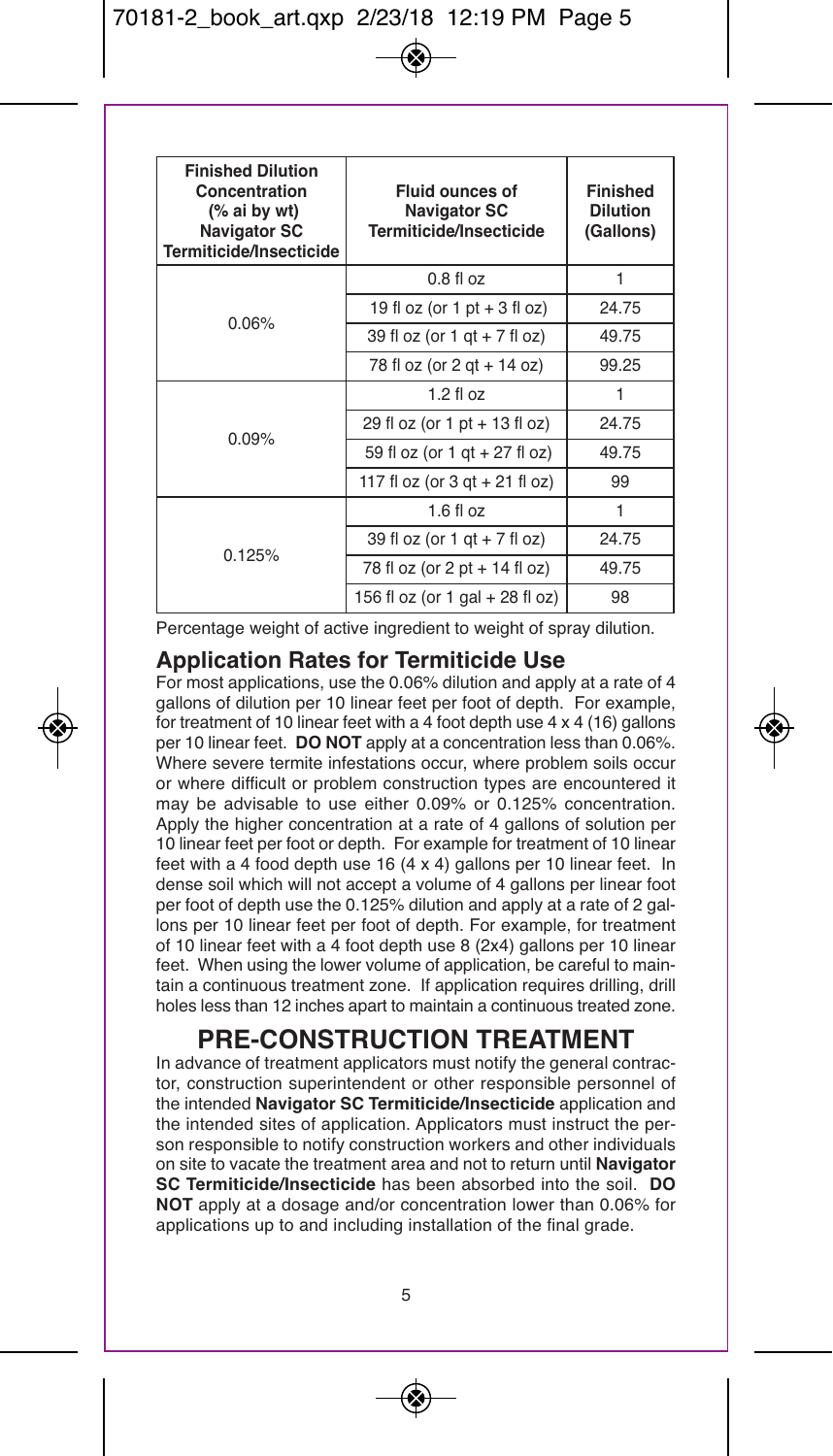## **Pre-construction Application Information**

Pre-construction treatments include any treatment made during all phases of construction up to and including installation of the final grade. Establishing a thorough and complete horizontal and vertical treated zone will provide effective pre-construction termite control. When foundations are deeper than 4 feet it is preferable to apply **Navigator SC Termiticide/Insecticide** as the backfill is being replaced. If the backfill is already in place the applicator must trench and rod into the trench or trench along the foundation walls around pillars and other foundation elements, at the rate prescribed from grade to a minimum depth of 4 feet. When trenching in sloping or tiered soil the trench must be stepped to ensure adequate distribution and to prevent **Navigator SC Termiticide/Insecticide** from running out of the trench. When the top of the footing is exposed the soil adjacent to the footing must be treated to a depth not to exceed the bottom of the footing. Never treat any structure below the footing.

## **Concrete Slab (Including Monolithic, Floating and Supported Concrete Slabs) on Ground or in Basements and Crawl Spaces**

**Horizontal Treated Zones:** Apply an overall treatment of **Navigator SC Termiticide/Insecticide** to the entire surface to be covered by the concrete slab. This includes living area, as well as, carports, porches, basement floors, and any extended entrances. Apply this treatment at the rate of 1 - 1.5 gallons finished dilution per 10 square feet using a coarse spray nozzle and low-pressure spray (less than 25 psi). Spray the dilution evenly and uniformly over the entire area treated. If a slab is not to be poured the same day as treatment, cover the treated soil with a waterproof barrier such as polyethylene sheeting.

**Vertical Treated Zones:** Apply **Navigator SC Termiticide/Insecticide** at rate of 1 gallon finished dilution per square foot around anything penetrating the slab, such as, utility services and plumbing lines. Apply **Navigator SC Termiticide/Insecticide** at a rate of 4 gallons of finished dilution per 10 linear feet per foot of depth along the inside and outside perimeter of the foundation walls. The applicator must trench and rod into the trench or trench along the foundation walls and around pillars and other foundation elements. If the footing is more than 4 feet below grade make this treatment to a minimum depth of 4 feet below grade. A trench need not be wider than 6 inches. Treat the soil which will be replaced in the trench using a low pressure (not more than 25 p.s.i. at the nozzle). When rodding from grade or from the bottom of a shallow trench, space the rod holes no more than 12 inches apart in a manner which will create a continuous treated zone.

The horizontal and vertical treated zone applications should be made prior to covering the area with a concrete slab. A complete horizontal treated zone can be created prior to the slab pour. However, if the slab was poured before a horizontal treatment could be made, refer to the **POST CONSTRUCTION** section of this label for alternate application instructions.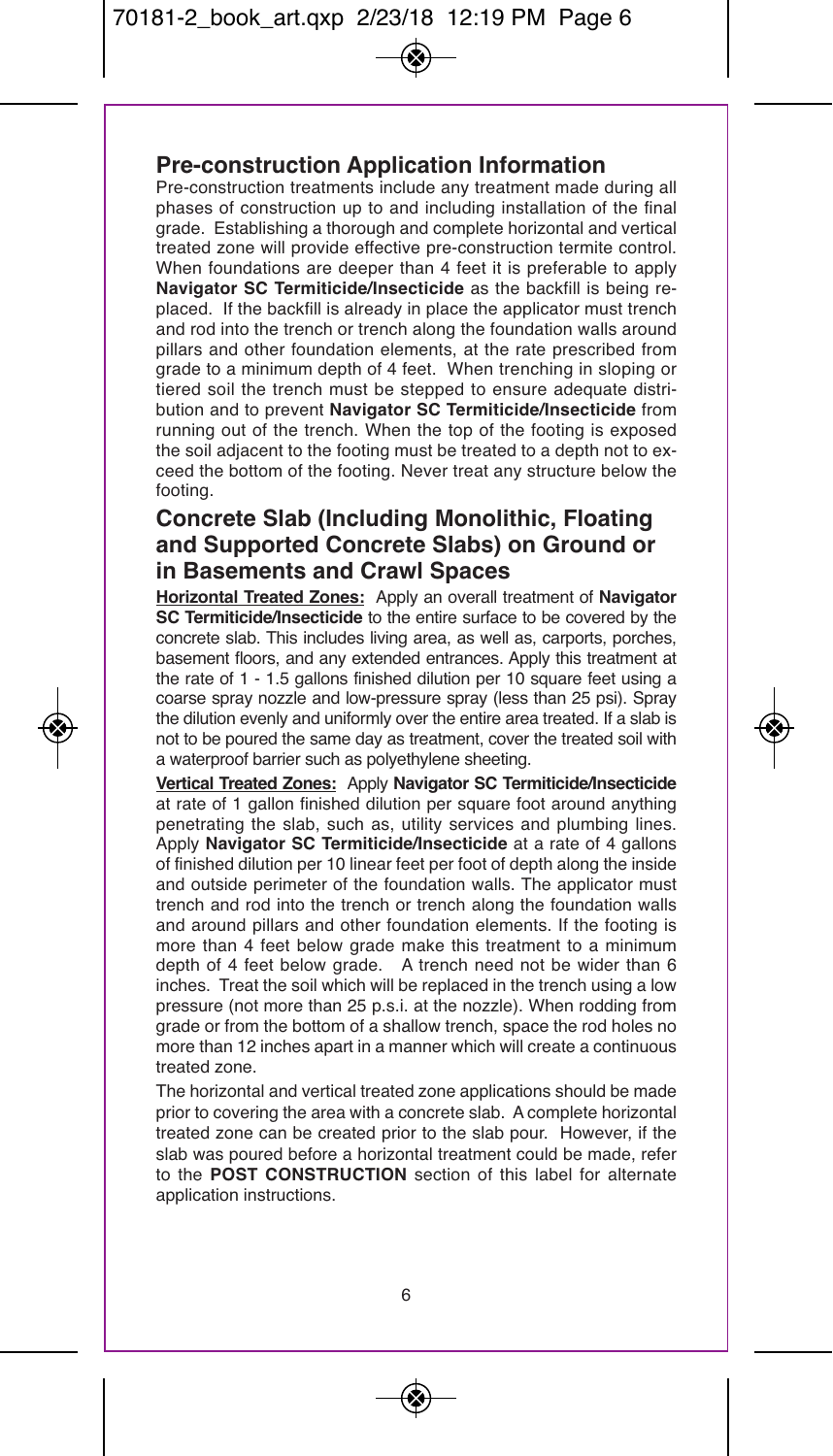## **Hollow Block Foundations or Voids**

Create a continuous treatment zone by treating hollow block foundations or voids in masonry resting atop the footing. If voids in the masonry elements are not openly accessible, drill and treat into these voids by applying 2 gallons of finished dilution per 10 linear feet of footing using a nozzle pressure of 25 psi or lower. When using this treatment, drill the access holes as close to the footing (as low on the foundation) as practical. Drilling below the sill plate is acceptable. Applicators must examine the treated areas of voids in block or rubble foundation walls closely for possible runoff as a precaution against application leakage. Mechanical alteration to some areas may be required before a treatment can be made. Some areas may not be treatable.

All leaks resulting in the deposition of **Navigator SC Termiticide /Insecticide** in locations other than those prescribed on this label must be cleaned up prior to leaving the application site. **DO NOT** allow people or pets to contact contaminated areas or to reoccupy the contaminated areas of the structure until the cleanup is completed.

**Not for use in voids insulated with rigid foam.**

## **Use with Other Products**

When a borate based termite control product has been chosen as the primary pre-construction treatment for subterranean termites and is applied in accordance with the directions for use on the borate product's label, **Navigator SC Termiticide/Insecticide** may be used as an exterior only perimeter pre-construction treatment. For an exterior perimeter pre-construction treatment **Navigator SC Termiticide/ Insecticide** must be applied in such a way as to create a continuous treated zone along the exterior foundation of the structure. Acomplete and thorough horizontal pre-construction treatment with **Navigator SC Termiticide/Insecticide** under the concrete slab is optional.

**Navigator SC Termiticide/Insecticide** may also be applied to critical areas of the interior of the structure including around plumbing or utility services penetrating floors bath and/or shower traps or along concrete expansion joints and other areas of known or suspected termite activity.

Refer to the **POST CONSTRUCTION EXTERIOR PERIMETER***I* **LOCALIZED INTERIOR (EP***I***LI)</del> TREATMENT** section of this label for instructions on applications to the exterior perimeter of a structure and to critical areas in the interior of the structure.

## **POST-CONSTRUCTION STRUCTURAL TERMITE TREATMENT POST-CONSTRUCTION APPLICATION INFORMATION**

For applications of **Navigator SC Termiticide/Insecticide** made after the final grade is installed, to protect the structure from termite infestation and/or to control existing termite populations, the applicator must trench and rod into the trench or trench and treat along the foundation walls, around pillars and around other foundation elements at either 0.06% or 0.09% or 0.125% from grade to the top of the footing. When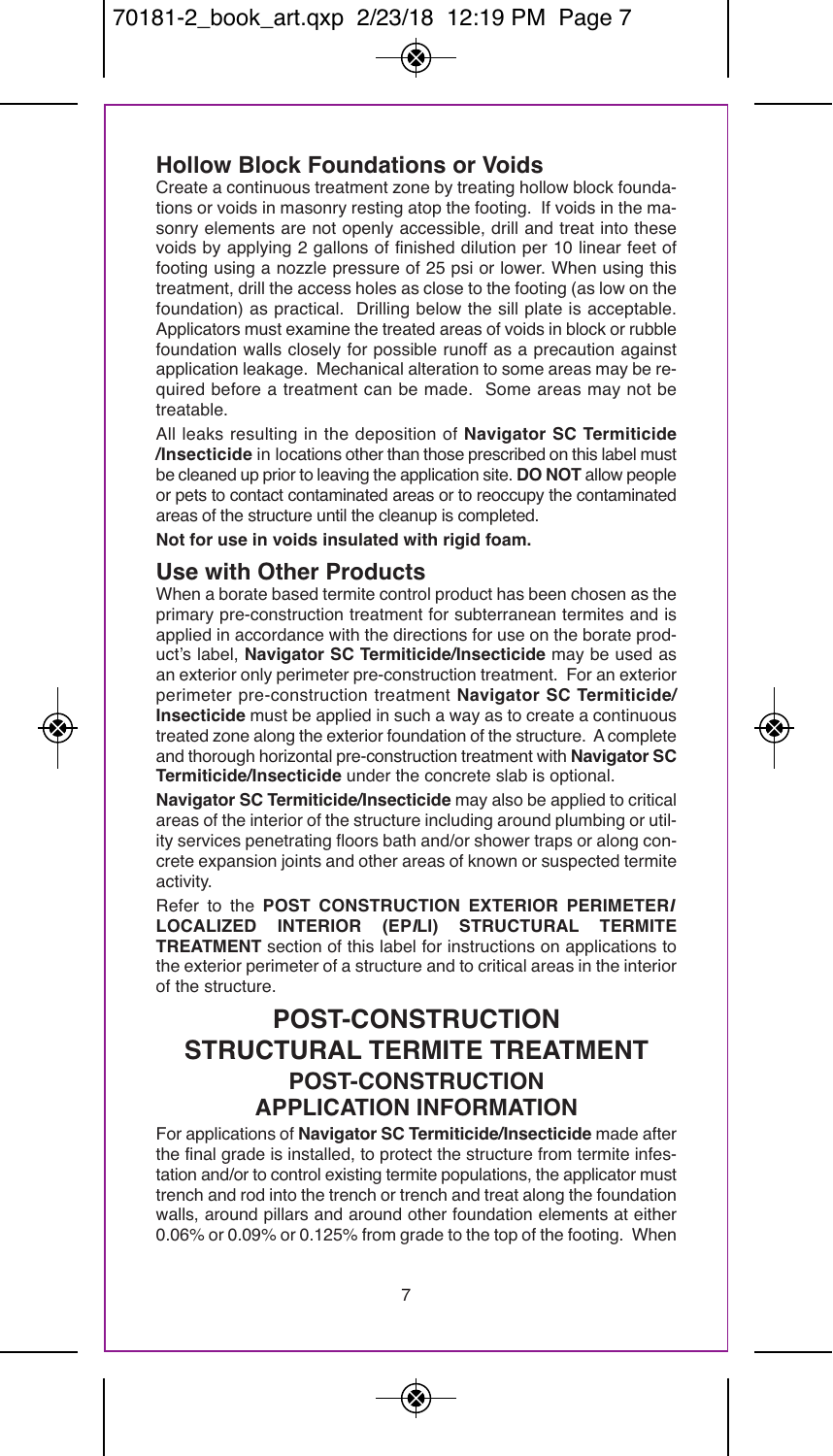the footing is more than 4 feet below grade treat to a minimum depth of 4 feet. The depth of treatment will vary depending on soil type, degree of compaction and location of termite activity. When the top of the footing is exposed the soil adjacent to the footing must be treated to a depth not to exceed the bottom of the footing. Never treat any structure below the footing.

To establish a complete exterior perimeter treatment zone along the foundation wall, drill any exterior concrete structures adjoining the foundation, such as patios, porches and sidewalks, and, treat by sub-slab injection of **Navigator SC Termiticide/Insecticide** finished dilution. Before treatment locate and identify all heating or air conditioning vents and ducts, water and sewer plumbing lines electrical lines, and conduits, and avoid contamination or damage to these structural elements.

## **Concrete Slab on Ground (Including Monolithic, Floating and Supported Concrete Slabs)**

**Exterior Perimeter:** Apply by trenching and rodding into the trench or by trenching along the foundation walls at the rate of 4 gallons of finished dilution per 10 linear feet per foot of depth, or if the footing is more than 4 feet below grade, treat to a minimum depth of 4 feet. Space the rod holes no more than 12 inches apart in a manner that will create a continuous treatment zone. Trenches need not be wider than 6 inches and must be a minimum of 6 inches deep or to the bottom of the footing. Never treat a structure below the footing. Mix the finished dilution into the soil as it is replaced into the trench.

**Sub-Slab Injection:** Sub-slab injection treatments can be made from inside the structure or, in cases where this is not possible, from the outside of the structure by drilling through the foundation as directed below. Before treatment locate and identify all heating or air conditioning vents and ducts, water and sewer plumbing lines, electrical lines and conduits, and avoid contamination or damage to these structural elements.

**Vertical Drilling/Injection:** Make treatments under the slab by drilling vertically through the slab along the interior perimeter of the foundation including the garage. Drill holes along all concrete expansion joints, cracks, and plumbing and utility services penetrating the slab. Drill holes along interior partition walls when there is clear evidence of termite activity or damage. Space all drill holes no more than 12 inches apart to create a continuous treated zone. Inject the finished dilution of **Navigator SC Termiticide/Insecticide** into the drill holes at a rate of 4 gallons per 10 linear feet per foot of depth. When making an application use a lateral dispersal nozzle to achieve the best results. After treatment all holes in commonly occupied areas must be plugged with a non-cellulose material or covered with an impervious non-cellulose material.

**Horizontal Drilling/Rodding/Sub-slab Injection from the Exterior of the Foundation:** Use this method to treat underneath the slab only when floors or interior design do not allow for treatment by vertical drilling. Care must be taken not to rod into heating or air conditioning vents and ducts, water and sewer plumbing lines, electrical lines and conduits. Use horizontal short rodding methods to create a continuous treated zone into the soil adjacent to the inside of the foundation wall.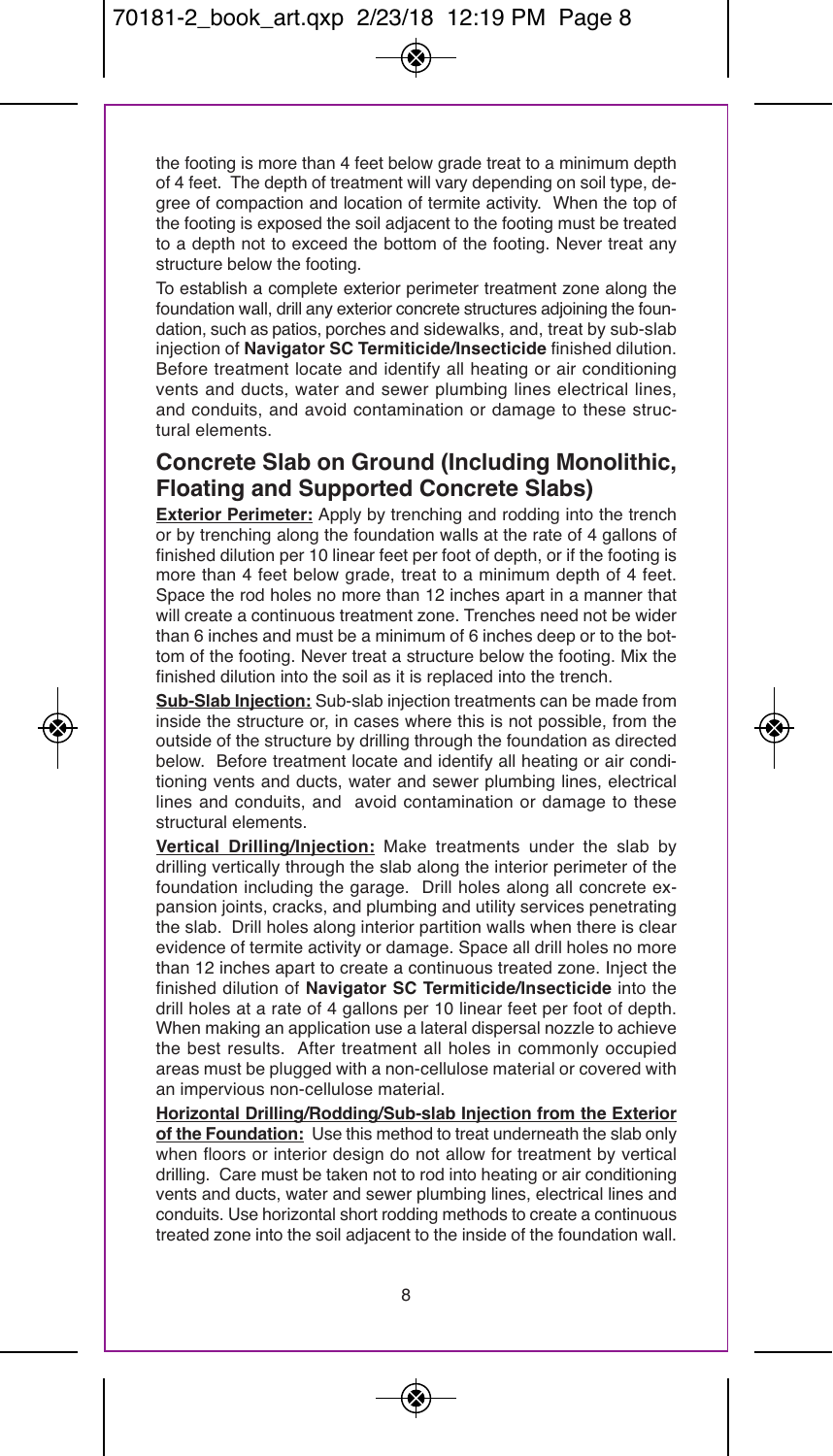Angle drill holes through the outside of the foundation to ensure deposition of **Navigator SC Termiticide/Insecticide** below any existing heating ducts, water and sewer lines or electrical conduits. Use horizontal long rodding practices only when the areas to be treated underneath the slab are not accessible by vertical rodding or horizontal short rodding. **DO NOT** use long rods exceeding 20 feet. For all horizontal rodding applications space drill holes no more than 12 Inches apart in a manner that will create a continuous treated zone. Inject the finished dilution of **Navigator SC Termiticide/Insecticide** into the drill holes at a rate of 4 gallons per 10 linear feet per foot of depth. For best results, make applications with a lateral dispersal nozzle. All holes must be plugged with a non-cellulose material or covered by and impervious non-cellulose material.

**Bath Traps:** Treat exposed soil or soil covered with tar or similar sealant beneath or around plumbing and/or drain pipe entry areas with a minimum of 1 gallon but not more than 4 gallons of finished solution per square foot of soil. It may be necessary to remove tar or sealant to ensure adequate soil penetration. Install an access door or inspection portal if one is not already present. After inspection and removal of all wood or cellulose debris treat the soil by rodding or drenching with the finished dilution of **Navigator SC Termiticide/Insecticide.**

**Shower Drains:** To treat the soil beneath and adjacent to shower pan drains drill through the slab adjacent to the shower pan and apply the finished dilution of **Navigator SC Termiticide/Insecticide** by sub-slab injection to the soil below. Foam can be used to maximize dispersion. Drill multiple access points adjacent to the drain and use a directional dispersion tip to enhance the treatment of the soil beneath the drain. Treat with a minimum of 1 gallon but not more than 4 gallons of finished spray dilution per shower drain. Horizontal rodding can be used to access and treat soil associated with the shower drain.

**Structures with French Drains and Sump Pumps:** In sites where French drains exist at the footer along the foundation perimeter the soil must be dry before applications can be made. **DO NOT** treat soil that is saturated or frozen. **DO NOT** make treatments while precipitation is occurring. To prevent seepage of finished dilution or damage to drains or tiles, **DO NOT** rod through the slab any closer than 24 inches from French drains. **DO NOT** apply **Navigator SC Termiticide/Insecticide** within 5 feet from the sump pump pit and pump. **DO NOT** drill through hollow block foundations that border French drains in order to prevent drainage or seepage from the block into the drains. Identify and locate French drains, then apply **Navigator SC Termiticide/Insecticide** In the following manner:

- Unplug the sump pump. Inspect the sump pit for water. If no water is present keep pump unplugged while making the treatment.
- If water is in the pump pit unplug the sump pump and remove four cups of water from the pit. Mark the water level. Walt 10 minutes then check the water level in the pit. If the water level has risen there is too much seepage to make a treatment. If the water level has not risen treatment can be made as long as the sump pump remains unplugged.

During application check the sump pump pit every few minutes for the presence of termiticide dilution. If dilution is detected stop the treatment immediately and remove all dilution from the pump pit before plugging the pump back in. Dispose of the dilution from the sump pump pit as directed by this label In the **STORAGE AND DISPOSAL** section.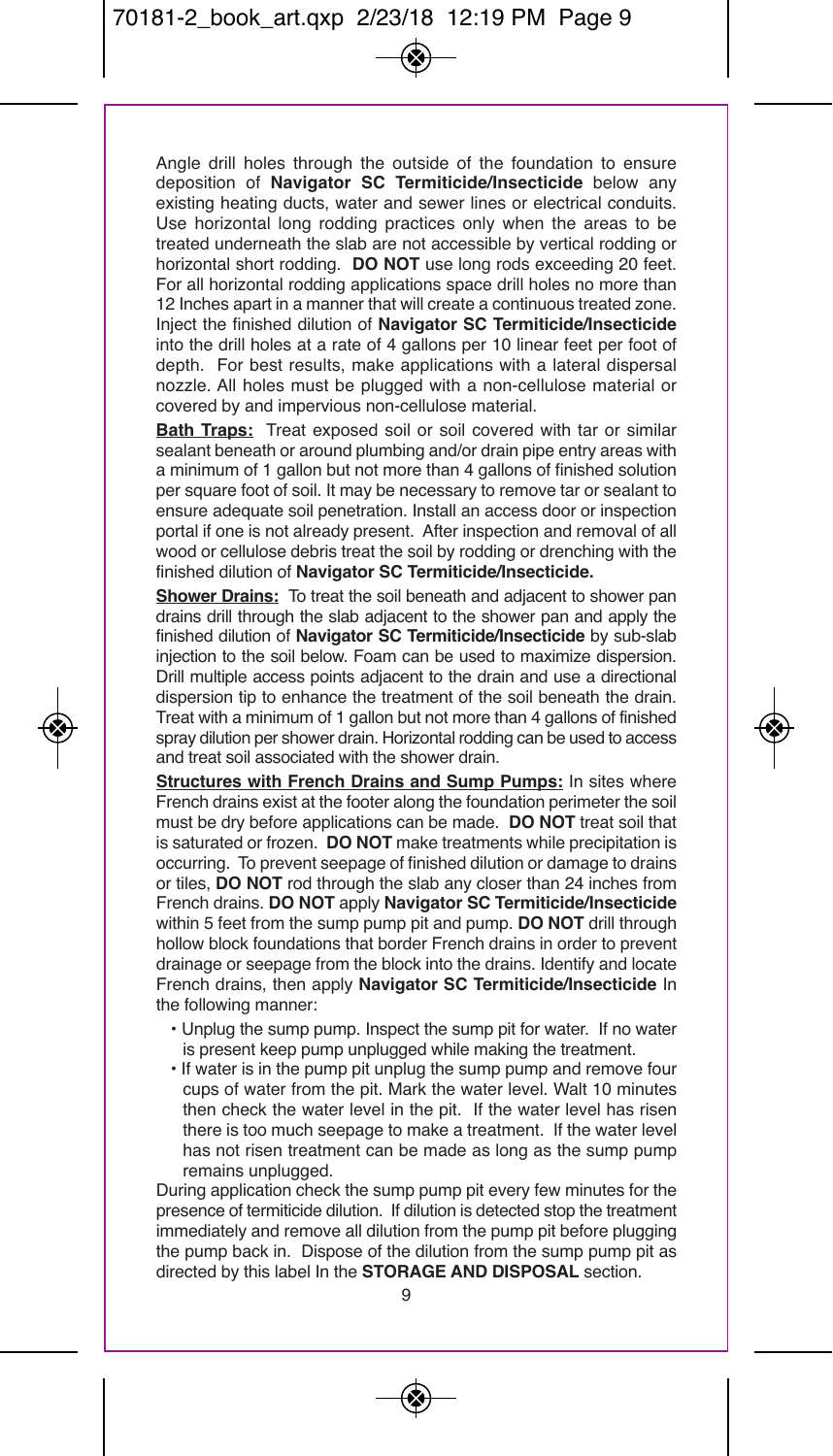### **Basement Structures**

**Exterior Perimeter:** Apply by trenching and rodding into the trench or by trenching and treating along the foundation walls at the rate of 4 gallons of finished dilution of **Navigator SC Termiticide/Insecticide** per 10 linear feet per foot of depth or if the footing is more than 4 feet below grade treat to a minimum depth of 4 feet. Trenches need not be wider than 6 Inches and must be a minimum of 6 Inches deep or to the bottom of the footing. When trenching in sloping or tiered soil the trench must be stepped to ensure adequate distribution and to prevent **Navigator SC Termiticide/Insecticide** from running out of the trench. Never treat a structure below the footing. Space the rod holes no more than 12 Inches apart in a manner which will create a continuous treated zone. Mix the finished dilution into the soil as it is replaced into the trench.

**Inside Perimeter:** To treat under the basement floor slab drill vertically through the slab along the interior perimeter of the foundation. Drill holes along all concrete expansion joints, cracks and any plumbing or utility services penetrating the slab. Drill holes along both sides of partition foundation walls and around piers where there is clear evidence of termite activity. In a non-foundation interior partition wall drill holes through the slab adjacent to the wall along one side. Space all drill holes no more than 12 inches apart to create a continuous treated zone. Inject the finished dilution of **Navigator SC Termiticide/Insecticide** into the drill holes at the rate of 4 gallons per 10 linear feet per foot of depth. When making applications use a lateral dispersal nozzle to achieve the best results. After treatment all holes in commonly occupied areas must be plugged with a noncellulose material or covered with an impervious non- cellulose material.

### **Accessible Crawl Space Construction**

**Before treatment turn off any air circulation equipment that moves air from the area to be treated to any untreated interior space of the structure. DO NOT turn the air circulation system back on until the application of Navigator SC Termiticide/Insecticide is completed and has been absorbed into the soil.** Treat crawl spaces by applying a vertical **Navigator SC Termiticide/Insecticide** treatment at the rate of 4 gallons of finished dilution per 10 linear feet per foot of depth from grade to the top of the footing or if the footings are more than 4 feet below grade treat to a minimum depth of 4 feet. Apply by trenching and rodding into the trench or by trenching.Treat both sides of foundations and around all piers and pipes. In areas where physical obstructions exist that prevent trenching, such as, concrete walkways adjacent to the foundation apply by rodding alone. Where soil type and/or conditions make trenching impossible apply by rodding. When the top of the footing is exposed treat the soil adjacent to the footing to a depth not to exceed the bottom of the footing. Read and follow the mixing directions in the *Mixing Instructions* section of this label when encountering soil types which will not accept the full application volume.

- Rod holes and trenches must not extend below the bottom of the footing.
- Space the rod holes no more than 12 inches apart in a manner which will create a continuous treated zone.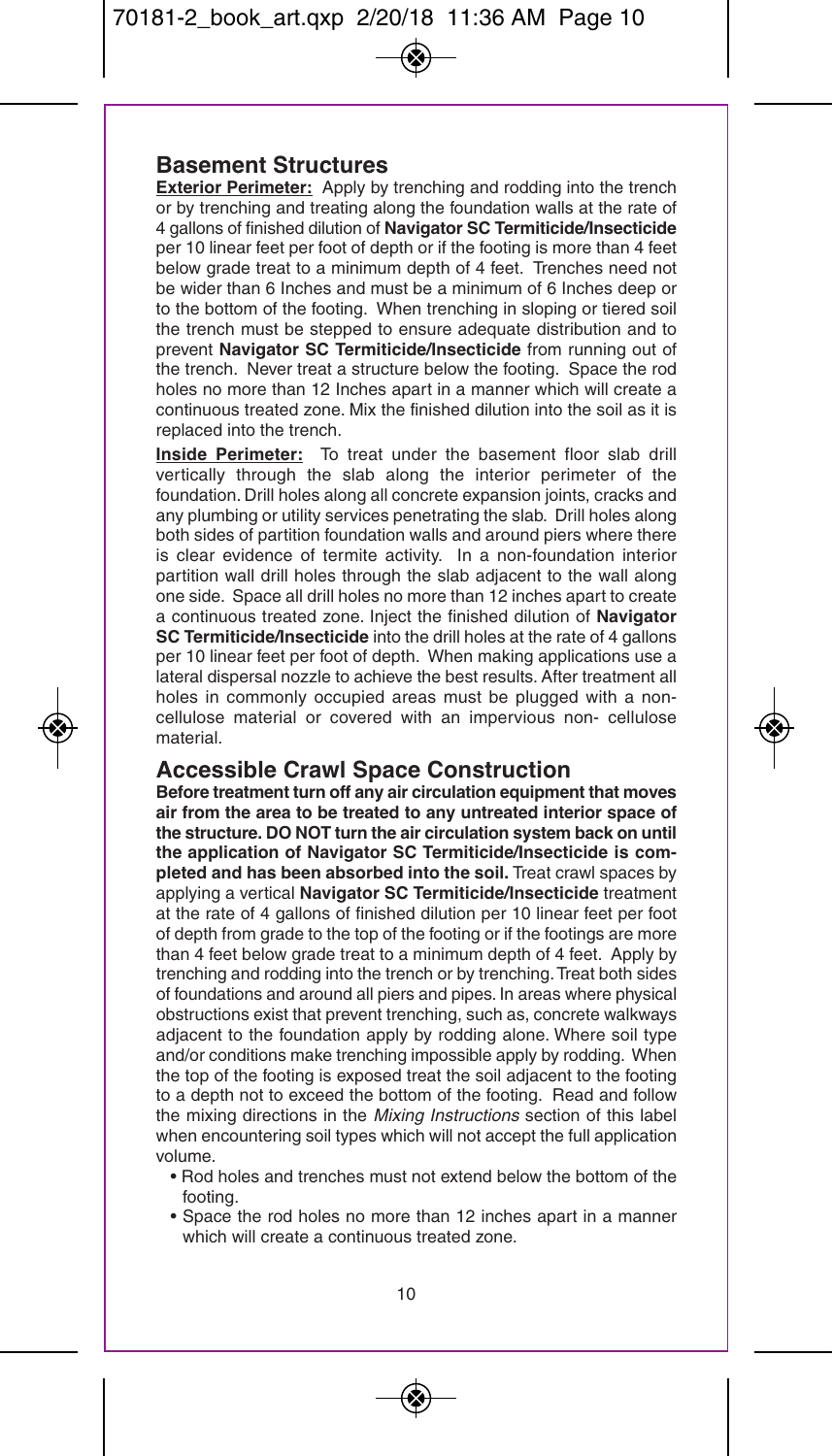• Trenches need not be wider than 6 inches and must be a minimum of 6 inches deep or to the bottom of the footing. When trenching in sloping or tiered soil the trench must be stepped to ensure adequate distribution and to prevent **Navigator SC Termiticide/Insecticide** from running out of the trench. Mix the finished dilution into the soil before replacing it into the trench.

### **Inaccessible Crawl Space Construction**

**Before treatment turn off any air circulation equipment that moves air from the area to be treated to any untreated interior space of the structure. DO NOT turn the air circulation system back on until the application of Navigator SC Termiticide/Insecticide is completed and has been absorbed into the soil.** For any inaccessible interior areas (for example where the clearance between the floor joists and ground surfaces do not allow for operator access) excavate if possible and follow the instructions for accessible crawl spaces. When excavation is not possible apply one or a combination of the following two methods:

- Establish a horizontal treated zone by applying 1 gallon of finished dilution of **Navigator SC Termiticide/Insecticide** with a coarse application nozzle (e.g. Delavan Type RD, Raindrop RD 7 or larger or Spraying Systems Co 80110LP Tee jet or comparable nozzle) per 10 square feet of soil surface using a nozzle pressure of less than 25 psi. For any area which cannot be reached with the application wand use one or more extension rods. **DO NOT** broadcast or power spray with high pressure.
- Establish a horizontal treated zone by drilling through the foundation wall or through the floor above and treating the soil adjacent to the foundation at a rate of 1 gallon of finished solution of **Navigator SC Termiticide/Insecticide** per 10 square feet. Drill spacing must not exceed 16 inches between drill holes. Some states have smaller interval requirements so check state regulations before application. Treat the soil adjacent to foundation elements with short or long rodding methods without drilling if it is possible to reach the soil to be treated with the rodding tool.

## **Hollow Block Foundations/Voids**

Establish a continuous treated zone in hollow block foundations or voids in masonry resting on top of the footing by drilling and treating into voids of multiple masonry elements of the structure to soil level. If not openly accessible drill and treat into voids of masonry elements. Apply 2 gallons of finished dilution per 10 linear feet of footing at a nozzle pressure of 25 psi or less. When making this treatment drill access holes as close as possible to the footing and below the level of the sill plate if practical.Applicators must examine the treated areas for possible runoff as a precaution against application leakage. Mechanical alteration to some areas may be required before a treatment can be made. Other areas may not be treatable.

All leaks resulting during the application of **Navigator SC Termiticide/Insecticide** in locations other than those prescribed on this label must be cleaned up before leaving the application site. **DO NOT** allow people or pets to come in contact with contaminated areas until the cleanup is completed.

**Not for use in voids insulated with rigid foam.**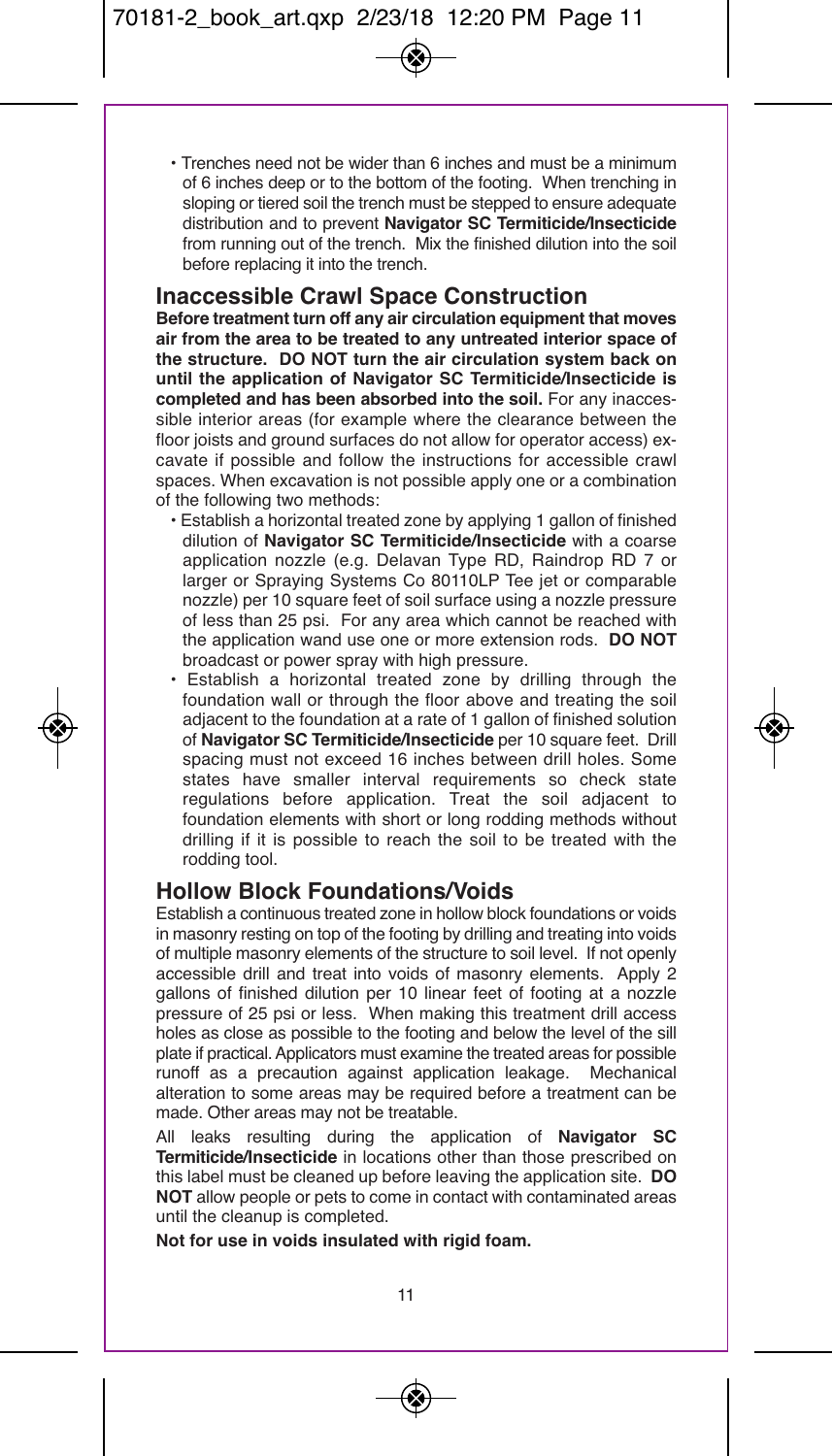### **Treatment of Structures with Wells or Cisterns DO NOT contaminate wells or cisterns.**

**DO NOT** apply **Navigator SC Termiticide/Insecticide** within 5 feet of any well or cistern. Treat soil 5 to 10 feet of any well or cistern by backfill method only. Treat soil adjacent to water pipes within 3 feet of grade by backfill method.

#### **Backfill Method**

- Trench to remove the soil to be treated and place it into a wheelbarrow or onto heavy plastic sheeting or similar material.
- Treat the soil at a rate of 4 gallons of finished dilution of **Navigator SC Termiticide/Insecticide** per 10 linear feet per foot of trench depth or at a rate of 1 gallon per cubic foot of soil. Mix the **Navigator SC Termiticide/Insecticide** thoroughly into soil while taking care to prevent runoff or spillage.
- After the treated soil has completely absorbed the finished dilution of **Navigator SC Termiticide/Insecticide** return the soil into the trench.

#### **Structures Adjacent to Wells***I***Cisterns and***/***or Other Bodies of Water**

Prior to application examine any structure with nearby sources of water such as wells, cisterns, ponds, streams or other bodies of water, then follow the treatment procedures described below:

- If the pipe(s) from the well enter the structure with 3 feet of grade expose them if possible prior to treatment. If feasible prior to treatment, expose the water pipe(s) coming from the well to the structure. Treat the soil adjacent to the water pipe(s) using the backfill method described above.
- Take precautions prior to treatment to limit the risk of **Navigator SC Termiticide/Insecticide** being applied to subsurface drains which empty into any bodies of water including evaluating whether treatment of the footer could result in contamination of subsurface drains. Take into consideration such factors as depth to the drain system, soil type and degree of compaction when determining the depth of treatment.
- Use the treated backfill method when appropriate (for example on the water side of the structure) to minimize off site movement of **Navigator SC Termiticide/Insecticide.**
- To minimize potential runoff of **Navigator SC Termiticide/ Insecticide** into non-target areas apply a finished dilution of 0.125% at a rate of 2 gallons per 10 linear feet per foot of depth.

#### **Plenum Construction**

**Before treatment turn off any air circulation equipment that moves air from the area to be treated to any untreated interior space of the structure. DO NOT turn the air circulation system back on until the application of Navigator SC Termiticide/Insecticide is completed and has been absorbed into the soil.** Treat the soil exterior to the foundation walls according to the instructions in the *Accessible Crawl Space Construction* section of this label.

Follow the instructions below for interior treatment of plenum structures that use a sealed space to circulate heated or cooled air throughout the structure.

• Remove sealing fabric and anything on the sealing fabric to expose no more than 18 inches width adjacent to all foundation structures, including foundation walls, interior piers, pipes and any other structures in contact with soil. Treat according to the instructions for exterior and interior treatment in the *Accessible Crawl Space Construction* section of this label.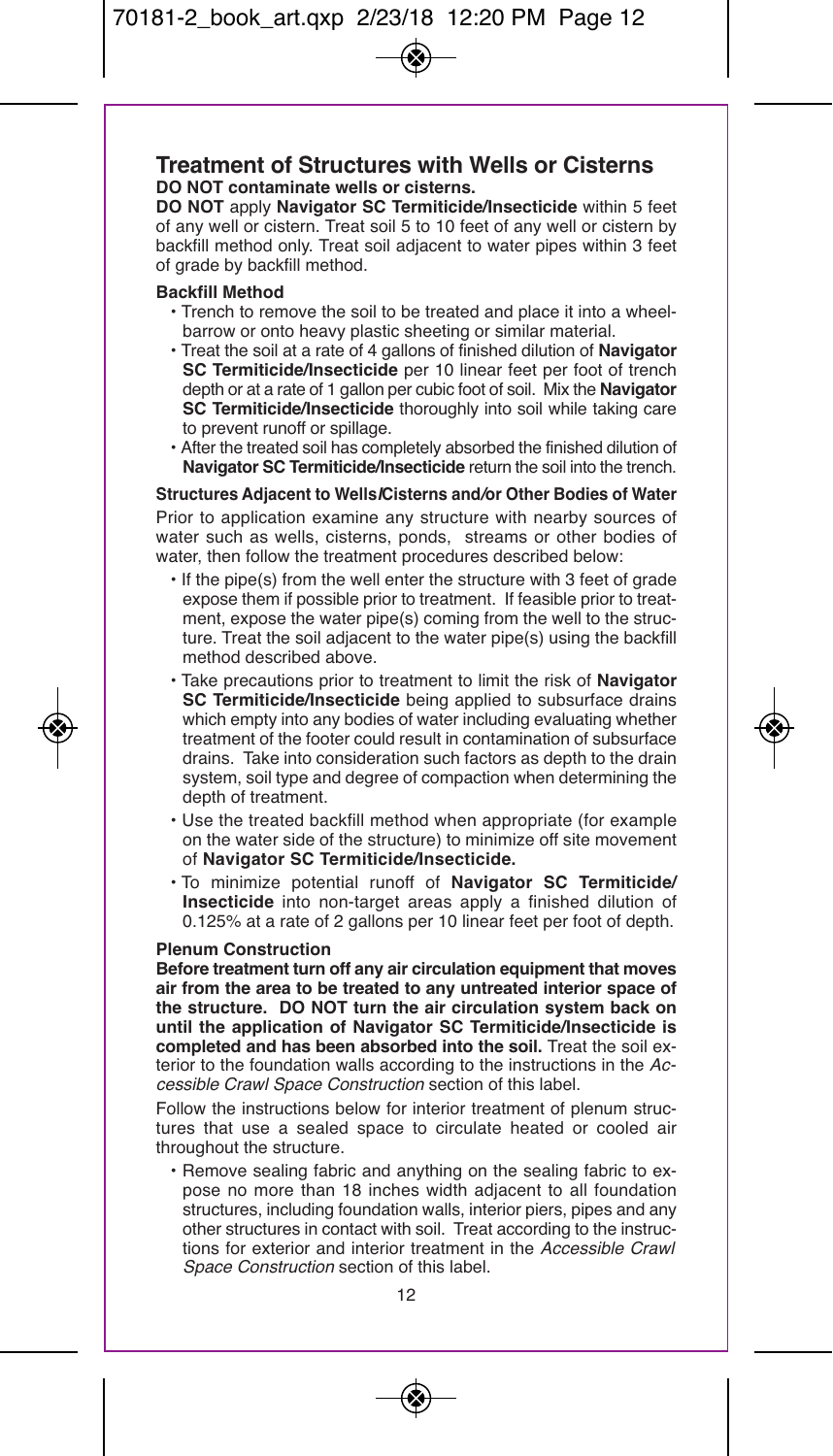• After the finished dilution of **Navigator SC Termiticide/Insecticide** has been absorbed into the soil return the sealing fabric and anything removed from the surface of the sealing fabric to their original pre-treatment positions.

#### **Foam Application**

When construction practices, soil subsidence or other factors make it difficult to establish a continuous treated zone with conventional liquid application methods; supplement treatment with the use of foam generating equipment. Foam applications are useful in the treatment of filled stoops and porches, chimney bases, into block voids behind masonry or other veneers and into stud walls. Utilize applications of dry foam only (a range of 15:1 to 50:1 expansion ratio) when treating wall voids in stud walls. Apply foam to wall voids where evidence of termite presence or damage exist or are suspected. Foam only treatments under slabs are appropriate when maximum horizontal coverage is desired in areas with no deep foundation or footing (for example around plumbing entries and near settlement cracks in concrete slabs). Use both conventional liquid application and foam treatment in areas where both lateral spread and deeper vertical penetration of **Navigator SC Termiticide/Insecticide** are desired. Effective treatment is highly dependent on volume and amount of active ingredient. Apply at least 75% of the finished dilution of **Navigator SC Termiticide/Insecticide** as a liquid treatment then deliver the remaining 25% or less to the appropriate areas as a foam application. The total amount of product applied as a combined foam and liquid treatment should be equivalent to volume of **Navigator SC Termiticide/Insecticide** liquid finished dilution required for a liquid application alone. Foam applications provide a good supplement to liquid applications in difficult to treat areas.

#### **Foam Mixing Instructions**

Prepare the desired finished dilution of **Navigator SC Termiticide/ Insecticide** then mix with the manufacturer's recommended quantity of foaming agent in suitable foaming equipment. Apply a sufficient volume of **Navigator SC Termiticide/Insecticide** foam to establish a continuous treated zone at the rates recommended in this label for specific applications. When sufficient foam volume cannot be applied to achieve the recommended rate of **Navigator SC Termiticide/Insecticide** supplement the treatment with additional liquid finished dilution to assure appropriate treatment volume and concentration in the treated area.

#### **Foam Application Rate Chart**

- 1 gallon of finished dilution at a foam expansion ratio of 25:1 makes 25 gallons of foam.
- 1.66 gallons of finished dilution at a foam expansion ratio of 15:1 makes 25 gallons of foam.
- 2.5 gallons of finished dilution at a foam expansion ratio of 10:1 makes 25 gallons of foam.
- 5 gallons of finished dilution at a foam expansion ratio of 5:1 makes 25 gallons of foam.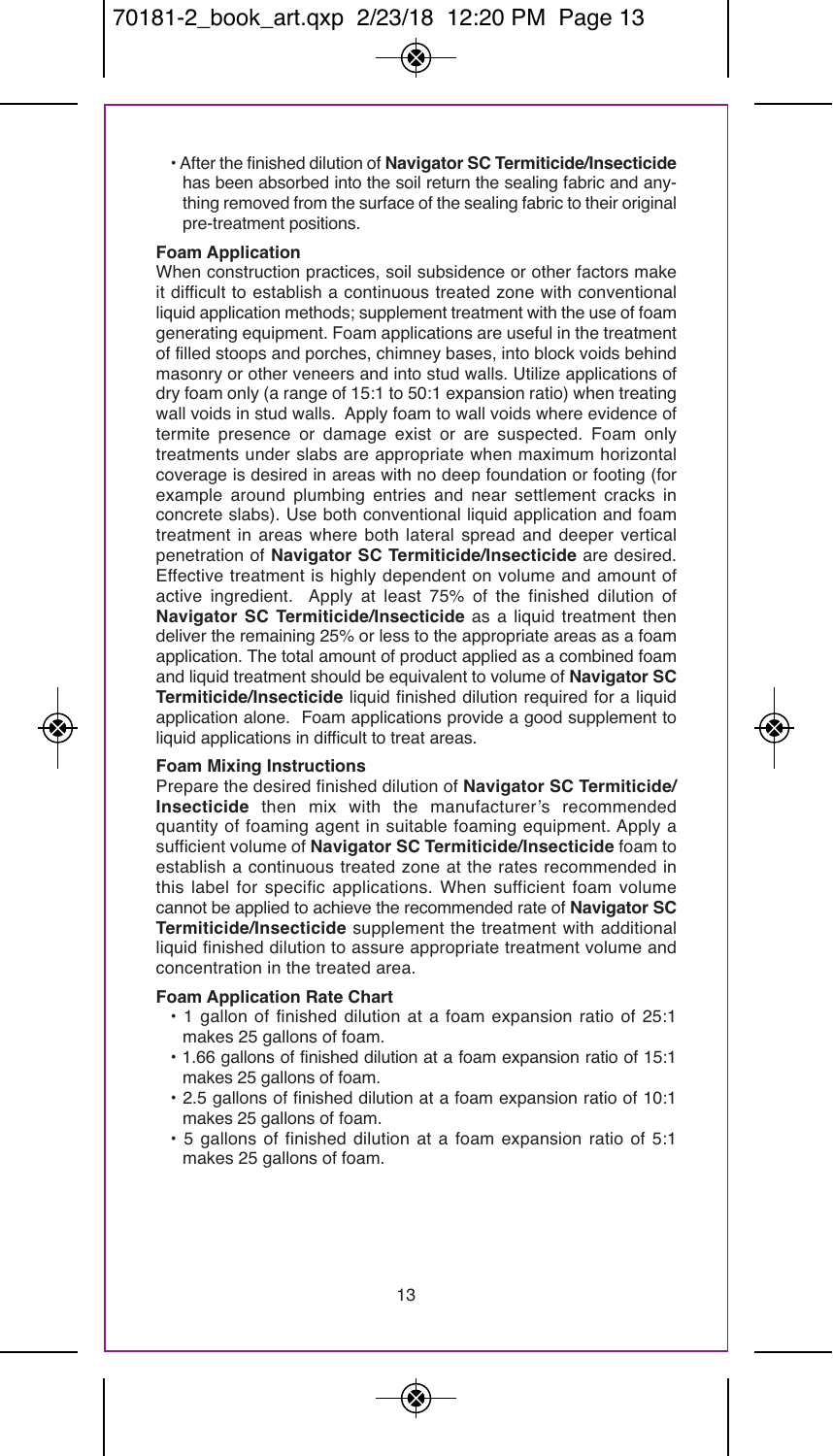## **POST-CONSTRUCTION EXTERIOR PERIMETER/LOCALIZED INTERIOR (EP/LI) STRUCTURAL TERMITE TREATMENT Not Approved for Use in Louisiana**

## **Post-Construction Exterior Application Information**

Post construction application of **Navigator SC Termiticide/Insecticide** can be made after the final grade is installed to protect the structure from termite infestation and/or to control existing termite populations. This treatment method is designed to be non-invasive to the interior of the structure with the establishment of a continuous treated zone along the exterior of the foundation and only treating interior spaces where termite activity has been found. If you have questions regarding this treatment consult the appropriate state agency.

Termite activity is defined as the presence of one or more of the following signs of infestation:

- 1) Alates (winged termites) have swarmed inside the structure.
- 2) Live termites are found to be active within the structure.
- 3) There is clear evidence of termite activity on or inside the structure such as the presence of mud tubes galleries in wood and live termites.

**DO NOT** apply **Navigator SC Termiticide/Insecticide** finished dilution as perimeter/ localized interior treatment at a concentration lower than 0.06% or at an application volume lower than those specified In the Application Rates for Termiticide Use section of this label.

**Exterior Perimeter Treatment**<br>To prevent termite infestation of a structure using this treatment method, exterior perimeter applications of **Navigator SC Termiticide/Insecticide** must be made in a manner which will create a continuous treated zone. If situations are encountered where the soil will not accept the full application volume recommended in the use directions below, read and follow the directions in the *APPLICATION VOLUME FOR TERMITICIDE USE* section of this label.

## **Concrete Slab on Ground (Including Monolithic Floating and Supported Concrete SIabs)**

Apply along the exterior foundation perimeter by trenching and rodding into the trench or by trenching along the foundation walls at the rate of 4 gallons of finished dilution per 10 linear feet per foot of depth. Trenches need not be wider than 6 Inches and must be a minimum of 6 inches deep or to the bottom of the footing. Space the rod holes no more than 12 inches apart in a manner which will create a continuous treated zone. Mix the finished dilution into the soil as it is replaced it into the trench. In areas where physical obstructions exist that prevent trenching such as concrete walkways adjacent to the foundation apply by rodding alone. Where soil type and/or conditions make trenching impossible apply by rodding. In order to establish a continuous exterior perimeter treatment zone, drilling and sub-slab treatment will be necessary wherever adjoining concrete structures exist, such as, patios porches or sidewalks. For driveways, exterior drilling is necessary only around building supports or wall elements permanently located at driveway joints. Never treat a structure below the footing.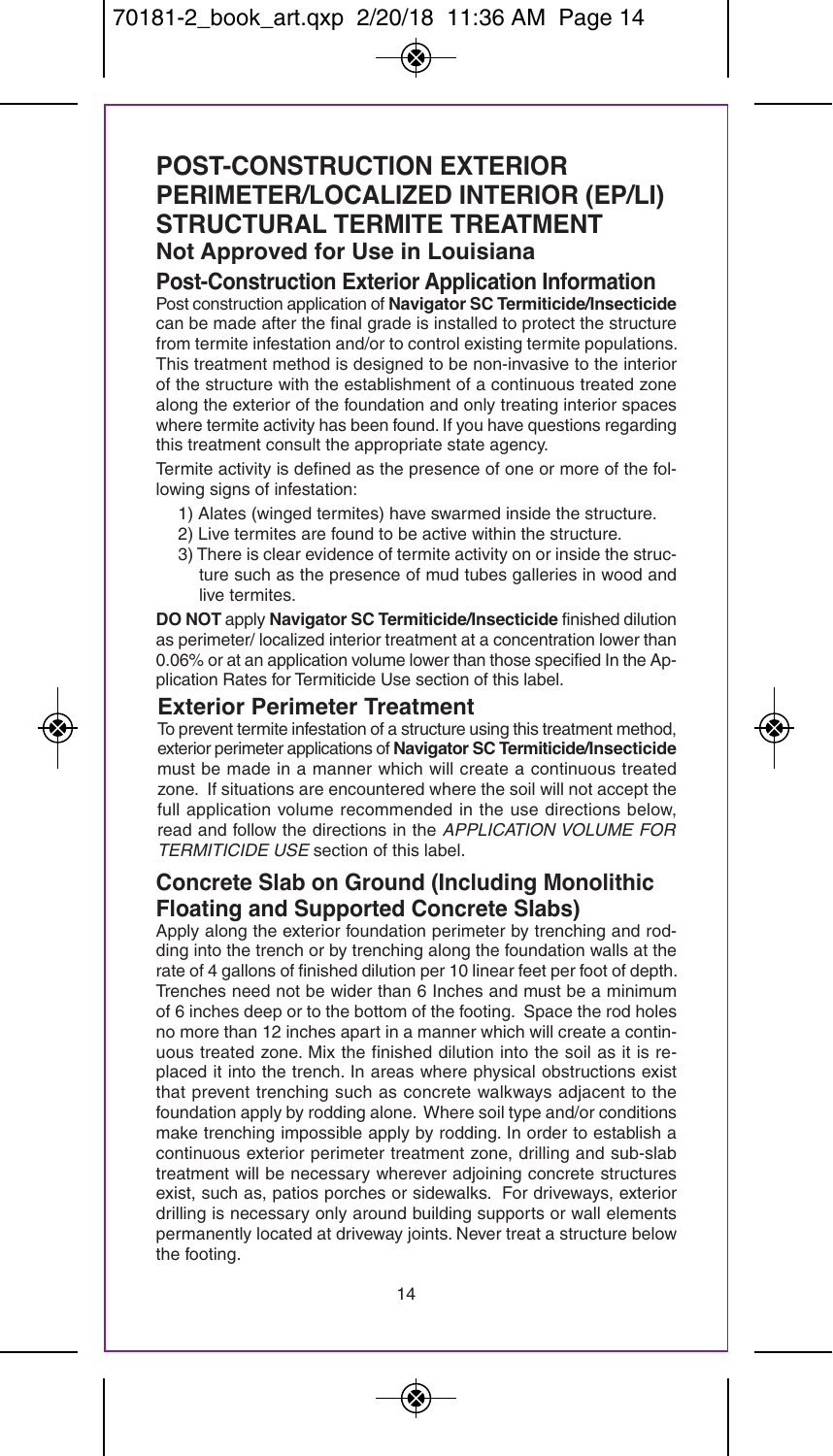## **Basement and Inaccessible Crawl Space Construction**

Apply along the exterior foundation perimeter by trenching and rodding into the trench or by trenching along the foundation walls at the rate of 4 gallons of finished dilution of **Navigator SC Termiticide/Insecticide** per 10 linear feet per foot of depth or if the footing is more than 4 feet below grade, treat to a minimum depth of 4 feet. Trenches need not be wider than 6 inches and must be a minimum of 6 inches deep or to the bottom of the footing. When trenching in sloping or tiered soil, the trench must be stepped to ensure adequate distribution and to prevent **Navigator SC Termiticide/Insecticide** from running out of the trench. Space the rod holes no more than 12 inches apart in a manner which will create a continuous treated zone. Mix the finished dilution into the soil before replacing the soil into the trench. Never treat a structure below the footing. In areas where physical obstructions exist that prevent trenching, such as concrete walkways adjacent to the foundation, apply by rodding alone. Where soil type and/or conditions make trenching impossible, apply by rodding. In order to establish a complete exterior perimeter treatment zone, drilling and sub-slab treatment will be necessary wherever adjoining concrete structures exist, such as patios, porches or sidewalks. For driveways exterior drilling is necessary only around building supports or wall elements permanently located at driveway joints. Never treat a structure below the footing. If termite activity is detected inside an inaccessible crawl space the area must be treated. Make a localized interior treatment at the site of termite activity and extending at least 2 feet in both directions from the activity. Choose the appropriate application method for treating inaccessible crawl space construction by referring to the *POST CONSTRUCTION CONVENTIONAL STRUCTURAL TERMITE TREATMENT* section of this label.

## **Accessible Crawl Spaces**

**Before treatment turn off any air circulation equipment that moves air from the area to be treated to any untreated interior space of the structure. DO NOT turn the air circulation system back on until the application of Navigator SC Termiticide/Insecticide is completed and has been absorbed into the soil.** Treat crawl spaces by applying a vertical **Navigator SC Termiticide/Insecticide** treatment at the rate of 4 gallons of finished dilution per 10 linear feet per foot of depth from grade to the top of the footing or if the footing is more than 4 feet below grade, treat to a minimum depth of 4 feet. Apply by trenching and rodding into the trench or by trenching. Treat outside of the foundation and around all piers and pipes in area where physical obstructions exist that prevent trenching, such as concrete walkways adjacent to the foundation, apply by rodding alone. Where soil type and/or conditions make trenching impossible apply by rodding. When the top of the footing is exposed treat the soil adjacent to the footing to a depth not to exceed the bottom of the footing. In order to establish a complete exterior perimeter treatment zone drilling and sub-slab treatment will be necessary wherever adjoining concrete structures exist, such as patios, porches or sidewalks. If situations are encountered where the soil will not accept the full application volume recommended in the use directions below, read and follow the directions in the *Application Rates for Termiticide Use* section of this label.

- Rod holes and trenches must not extend beneath the bottom of the footing.
- Space the rod holes no more than 12 inches apart in a manner which will create a continuous treated zone.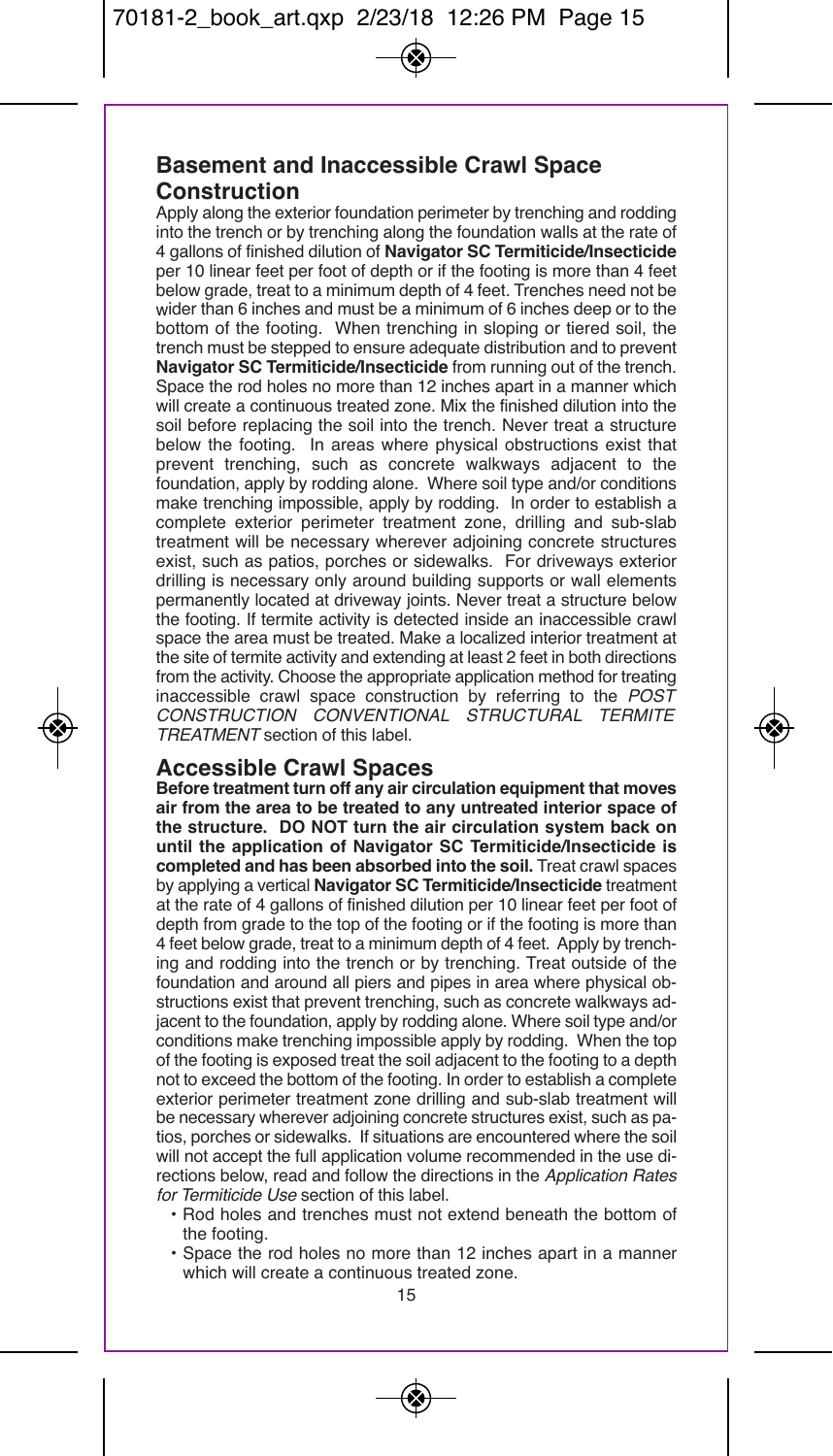• Trenches need not be wider than 6 inches and must be a minimum of 6 inches deep or to the bottom of the footing. When trenching in sloping or tiered soil the trench must be stepped to ensure adequate distribution and to prevent **Navigator SC Termiticide/ Insecticide** from running out of the trench. Mix the finished dilution into the soil as it is replaced into the trench.

**Garages** - Attached garage floors should be treated.

**Sub-slab Injection:** Sub-slab injection treatments can be made from inside the garage or in cases where this is not possible from the outside of the structure by drilling through the foundation as directed below. Before treatment locate and identify all heating or air conditioning vents and ducts, water and sewer plumbing lines, electrical lines and conduits. Avoid contamination or damage to these structural elements.

**Vertical Drilling/Injectlon:** Make treatments under the slab by drilling vertically through the slab along the interior perimeter of the garage foundation. Drill holes along all concrete expansion joint cracks, plumbing and utility services penetrating the slab. Drill holes along interior partition walls when there is clear evidence of termite activity or damage. Space all drill holes no more than 12 inches apart in a manner which will create a continuous treated zone. Inject the finished dilution of **Navigator SC Termiticide/Insecticide** into the drill holes at a rate of 4 gallons per 10 linear feet per foot of depth. When making applications use a lateral dispersal nozzle to achieve the best results. After treatment, all holes in occupied areas must be plugged with a non-cellulose material or covered with an impervious non-cellulose material such as Portland cement.

**Horizontal Drilling/Rodding/Sub-slab Injection from the Exterior of the Garage Foundation:** Use this method to treat underneath the slab only when interior design does not allow for treatment by vertical drilling. Care must be taken not to rod into heating or air conditioning vents and ducts, water and sewer plumbing lines, electrical lines and conduits. Use a horizontal short rodding method to create a continuous treated zone along the inside perimeter of the foundation. Angle drill holes through the outside of the foundation to ensure deposition of **Navigator SC Termiticide/Insecticide** below any existing heating ducts, water and sewer lines or electrical conduits. Use a horizontal long rodding method only when the areas to be treated underneath the slab are not accessible by vertical rodding or horizontal short rodding. **DO NOT** use long rods exceeding 20 feet. For all horizontal rodding applications space drill holes no more than 12 inches apart in a manner which will create a continuous treated zone. Inject the finished dilution of **Navigator SC Termiticide/Insecticide** into the drill holes at rate of 4 gallons per 10 linear feet per foot of depth. All holes in occupied areas must be plugged with a non-cellulose material or covered by an impervious non-cellulose material such as Portland cement.

## **Localized Interior Treatment**

As part of a complete EP/LI treatment, targeted interior applications may be made to vulnerable areas such as around plumbing or utility services penetrating floors bath and*/*or shower traps or along concrete expansion joints or settlement cracks

If known termite activity exists in areas inside living spaces or in nonliving spaces (such as crawl spaces, plenums, etc.) of the structure, a localized interior treatment must be made at the immediate vicinity of the termite activity and radiating out at least 2 feet from the site in two or more directions.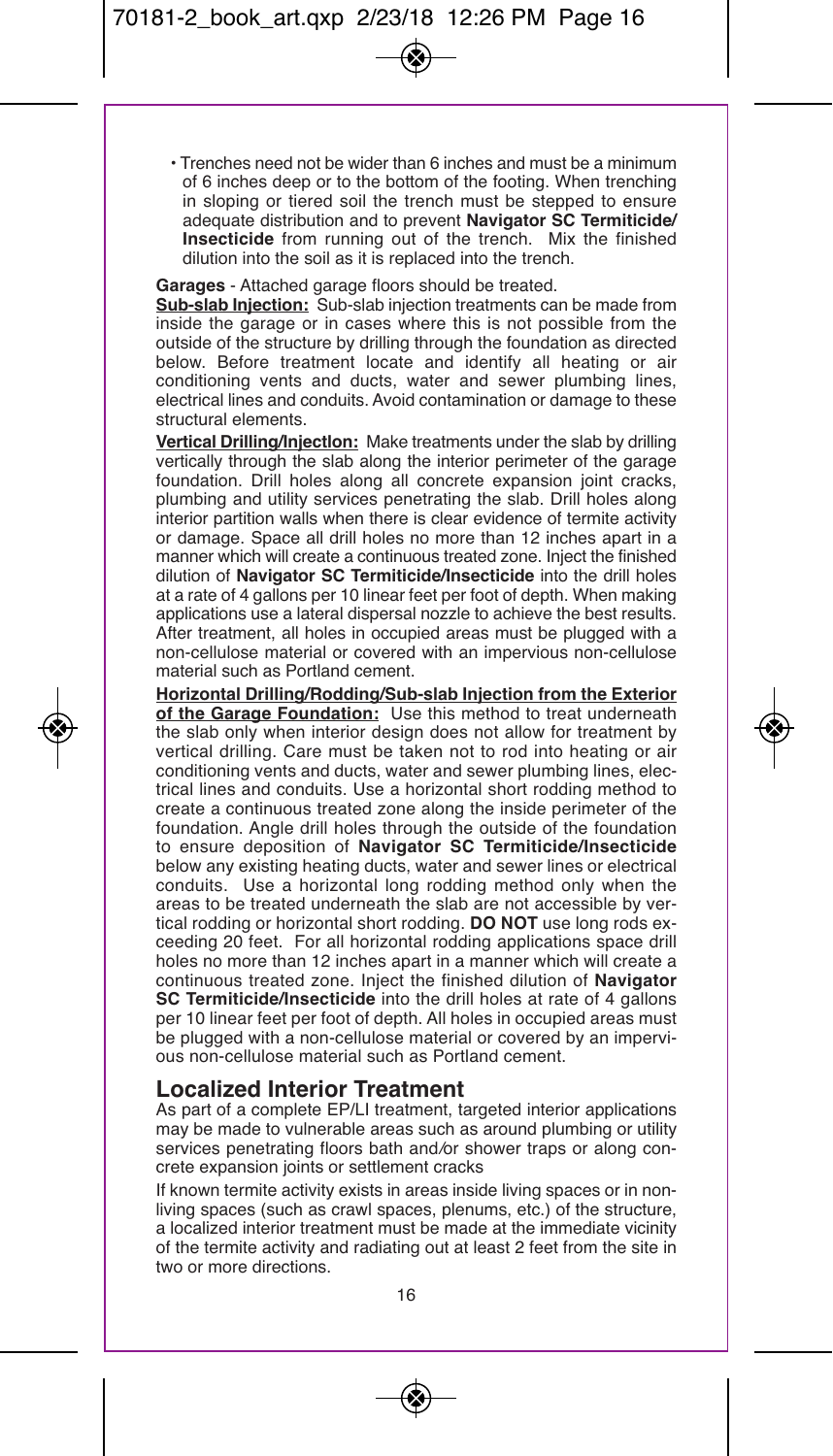**Hollow Block Foundations** *I* **Voids:** When termite activity is evident in the vicinity (within 2 feet) of hollow block foundation or voids in masonry resting on the footing, drill the wall adjacent to the evidence if not openly accessible and inject the finished dilution of **Navigator SC Termiticide/Insecticide** into the void at a rate of 2 gallons per 10 linear feet of footing using a nozzle of 25 psi or less. This localized interior treatment to hollow block must be made to the site of the termite activity and to areas above the termite activity. Treatment must be applied radiating out at least 2 feet in two or more directions from the site of activity or along the wall or around the pier or support post. Use of foam will maximize dispersion. When using this treatment drill access hole below the sill plate as close as possible to the footing as is practical. Applicators must examine the treated areas of voids in block or rubble foundation walls closely for possible runoff as a precaution against application leakage. Mechanical alteration to some areas may be required before a treatment can be made. Some areas may not be treatable. All leaks resulting during the application of **Navigator SC Termiticide/Insecticide** in locations other than those prescribed on this label must be cleaned up before leaving the application site. **DO NOT** allow people or pets to come in contact with contaminated areas or allow them to reoccupy the treatment site until the cleanup is completed.

The drilled holes in occupied areas must be plugged with a noncellulose material or covered by an impervious non-cellulose material such as Portland cement.

**Bath Traps:** If termite activity is evident within 2 feet of a bath trap, exposed soil or soil covered with tar or a similar sealant around plumbing and/or drain pipe entry areas must be treated. Tar or sealant may have to be removed to ensure adequate soil penetration. Install an access door or inspection portal if one is not already present. After all wood and cellulose debris is removed treat the soil by rodding or drenching with a minimum of 1 gallon to a maximum of 4 gallons of finished dilution of **Navigator SC Termiticide/Insecticide** per square foot.

**Shower Drains**: If termite activity is evident within 2 feet of a shower drain, soil beneath and adjacent to the drain must be treated. Drill through the slab adjacent to the shower drain and apply the finished dilution of **Navigator SC Termiticide/Insecticide** by sub-slab injection to the soil below. Multiple access points may be drilled adjacent to the drain. Use of foam will maximize dispersion. Use of a directional dispersion tip will further enhance the treatment of the soil beneath the drain. Treat the soil with a minimum of 1 gallon but no more than 4 gallons of finished dilution per shower drain. Horizontal rodding can also be used to access and treat soil associated with the shower drain.

### **RETREATMENT INSTRUCTIONS**

**Annual retreatment of a structure is prohibited**. Retreatment for subterranean termites can only be performed under the following circumstances:

- There is clear evidence of reinfestation.
- There is disruption of the treated zone due to construction excavation or landscaping and*/*or there is evidence of the breakdown of the termiticide treated zone in the soil.

Treat these vulnerable or reinfested areas using a spot, partial or complete treatment in accordance with the application techniques described in this label. The timing and selection of retreatment type will vary depending on such factors as termite pressure, soil types and conditions and other factors which may reduce the effectiveness of the treated zone.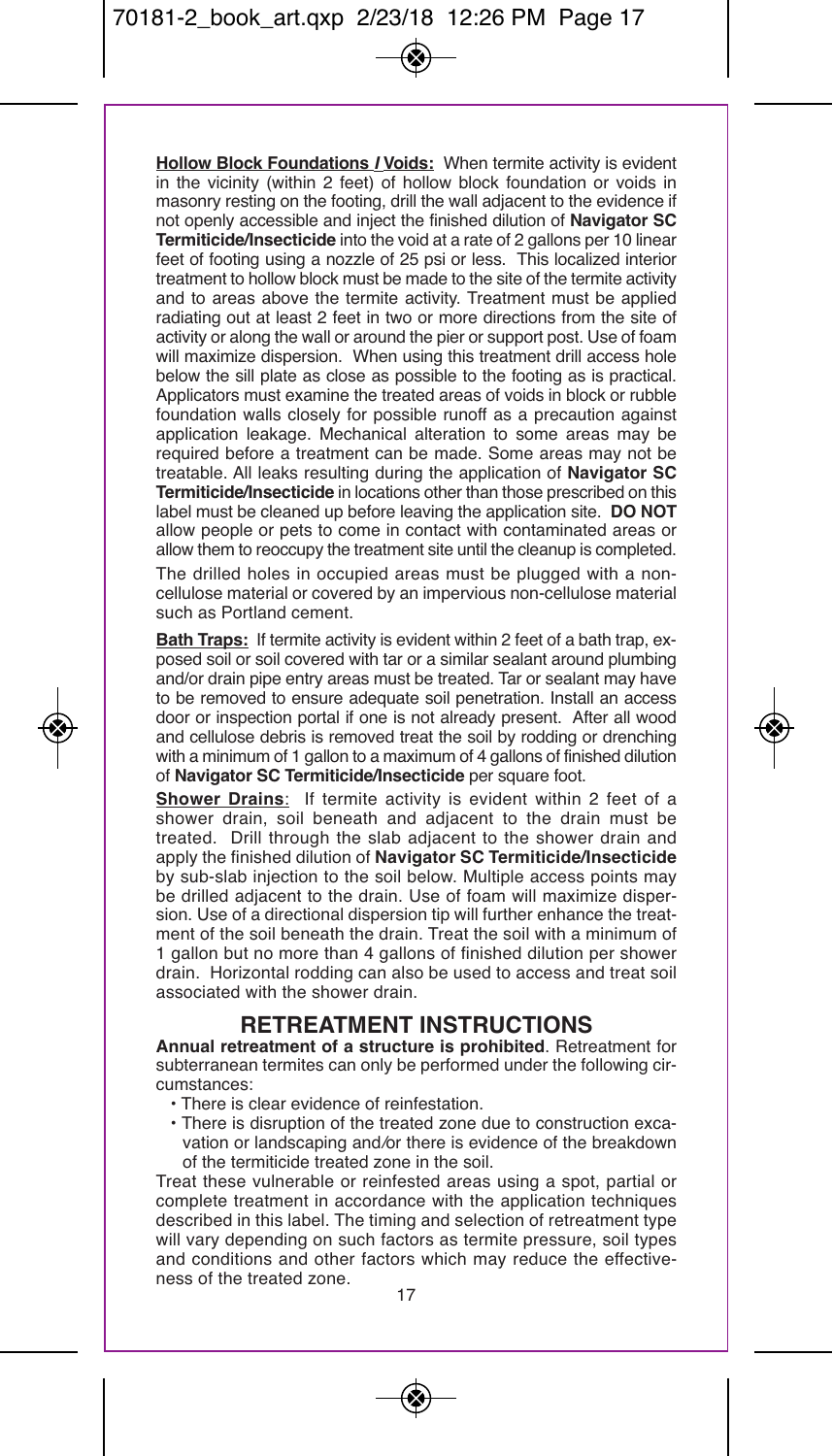## **POSTS, POLES, WOOD LANDSCAPE ORNAMENTATION**

### **DO NOT contaminate wells or cisterns.**

Preventative Treatment: Create a continuous treatment zone in the soil around wooden posts, poles, fence posts, signs, and landscaping ornamentation. Apply the finished dilution of **Navigator SC Termiticide/Insecticide** at the rate of 4 gallons per 10 linear feet per foot of depth. When performing the treatment at the time of installation, the finished dilution may be applied to the soil as it is replaced around the pole or post. The application should place termiticide to a depth of 6 Inches below the bottom of posts, poles or other wooden objects in contact with soil.

Curative Treatment: Treat previously installed wooden posts, poles, fence posts, signs, and landscaping ornamentation with the finished dilution of **Navigator SC Termiticide/Insecticide** by sub-surface injection, or by gravity flow through holes made at the bottom of a trench around posts and poles. When trenching, the trench need not be wider than 6 inches and should be 6 inches deep. When sub-surface injecting, treat all sides to create a continuous treatment zone. Apply termiticide to a depth of 6 inches below the bottom of the wood.

## **TERMITES ABOVE GROUND**

**For Control of Termite Above Ground Colonies or Drywood Termites:** To treat localized areas of wooden structures, apply the finished dilution of **Navigator SC Termiticide/ Insecticide** to wooden members *I* voids. To treat inaccessible areas drill and inject the finished dilution into any void spaces in the damaged wood with a crack and crevice injector. Foam application can also be made into void spaces. To treat termite carton nests in trees or building voids, inject the finished dilution of **Navigator SC Termiticide/Insecticide** using a pointed injection tool. Multiple injection points to varying depths may be necessary. Physically remove carton nest material from building voids when such nests are found. After treatment the applicator is required to check for leaks resulting in the deposition of **Navigator SC Termiticide/Insecticide** in locations other than those prescribed on this label. When and if found, this material must be cleaned up before leaving the application site. **DO NOT** allow people or pets to come in contact with contaminated areas or allow them to reoccupy the treatment site until the cleanup is completed.

**DO NOT TREAT FRUIT OR NUT BEARING TREES**

## **DIRECTIONS FOR USE TO CONTROL LISTED PESTS ON OUTSIDE SURFACES AND ALONG FOUNDATION PERIMETER OF LISTED STRUCTURES**

Listed structures are residential, institutional, commercial and industrial buildings and utility enclosures.

#### **USE RESTRICTIONS**

- Only applicators wearing the personal protective equipment required by this product label may be in the area during application.
- **DO NOT** treat within a distance of 1 foot out from the drip line of edible plants.
- **DO NOT** contaminate public or private water supplies.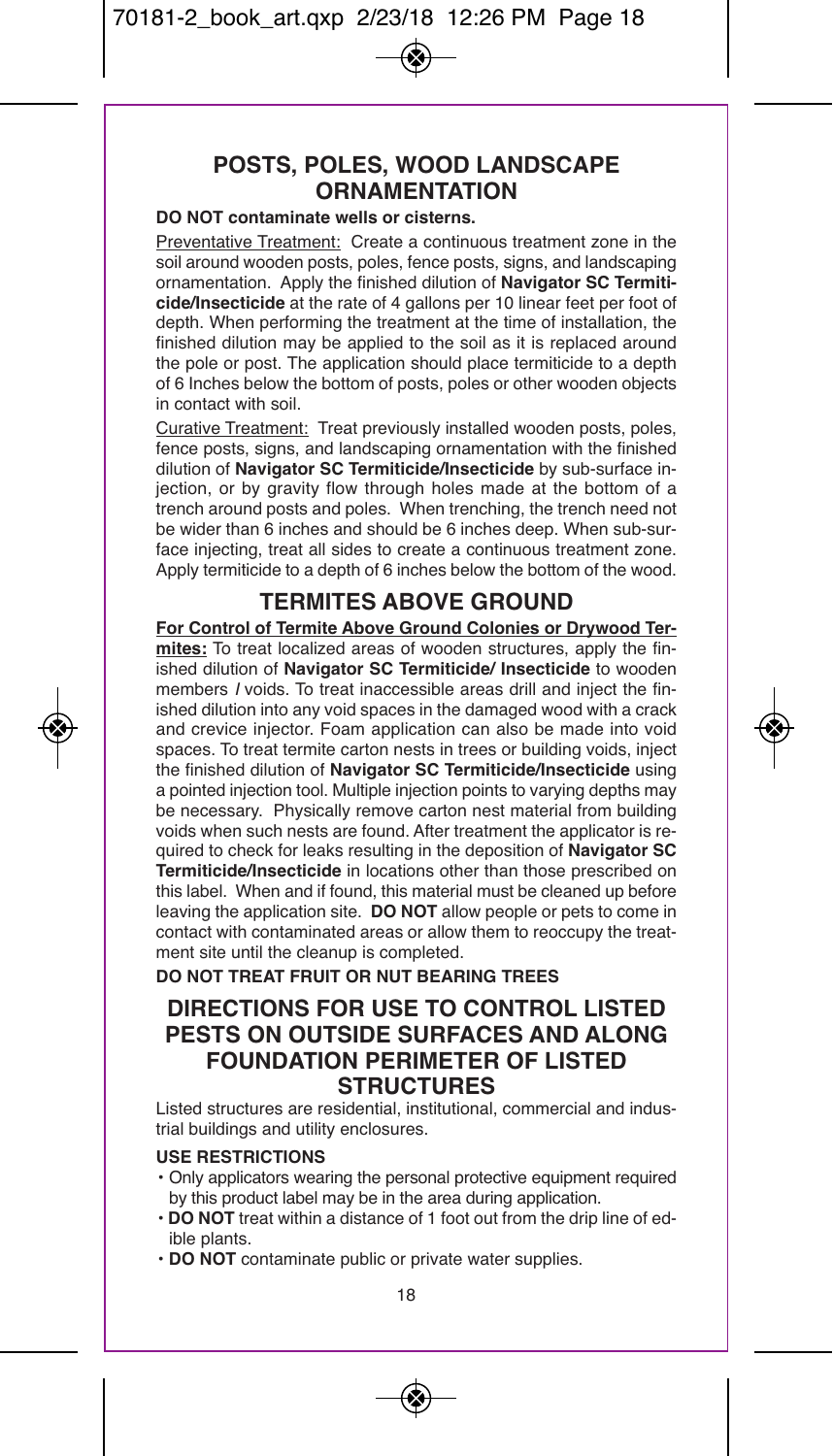- **DO NOT** contaminate water, food, or feed. Cover or remove all exposed food, feed, and drinking water.
- **DO NOT** use in tanks with borate contaminants.
- **DO NOT** apply to wasp or hornet nests if they are not attached to the structure exterior or inside wall voids.
- **DO NOT** make treatments during times of precipitation.
- **DO NOT** allow resident's children, other people or pets into the treatment area until sprays have dried. After treatment the applicator is required to check for leaks resulting in the deposition of treatment dilution in locations other than those prescribed in this label. When found, this material must be cleaned prior to leaving the application site. **DO NOT** allow people or pets to contact contaminated areas or to reoccupy contaminated areas of the structure until cleanup is completed.
- **DO NOT** spray air conditioning units or intake vents.
- **DO NOT** use indoors except for application into wall voids.
- **DO NOT** apply to playground equipment or pet quarters.
- **DO NOT** apply to the point of runoff or drip from treated surfaces.
- **DO NOT** apply to boat houses including their piers or pilings.
- **DO NOT** apply within 5 feet of wells or cisterns.
- **DO NOT** apply to French drains or other permeable drainage.
- Doors and windows adjacent to application site must be closed during surface application.
- **DO NOT** apply within 15 feet of bodies of fresh water lakes, reservoirs, rivers, permanent streams,marshes, natural ponds, and commercial fish ponds. A 15 foot buffer of uniform ground cover must exist between application zone and bodies of fresh water (Uniform ground cover is defined as land which supports vegetation of greater than 2 inches in height throughout).
- **DO NOT** apply within 60 feet of estuarine bodies of water. Estuarine water bodies are brackish tidal water bodies, such as, bays, mouths of rivers, salt marshes, and lagoons.

**CALIFORNIA USE RESTRICTIONS:** In addition to use restrictions stated above, applications made in California are subject to the following additional restrictions.

- **DO NOT** apply **Navigator SC Termiticide/Insecticide** to the garage door, driveway, vertical surfaces above the driveway and garage door, or to cracks and crevices leading or adjacent to the driveway such as the expansion joint between the garage and driveway.
- **DO NOT** apply bandwidth at greater than 6 inches out and 6 inches up from where the ground meets the foundation.
- **ONLY** use 0.03% dilution mixing rate.
- **DO NOT** re-apply at intervals less than 60 days.
- **DO NOT** apply more than 4 times per year.
- **DO NOT** make applications on any date between November 1 and February 28.

#### **Use Navigator SC Termiticide/Insecticide to kill and to provide residual control of the following pests:**

Ants (acrobat, Argentine, big headed, carpenter, crazy, odorous pavement, pharaoh and thief)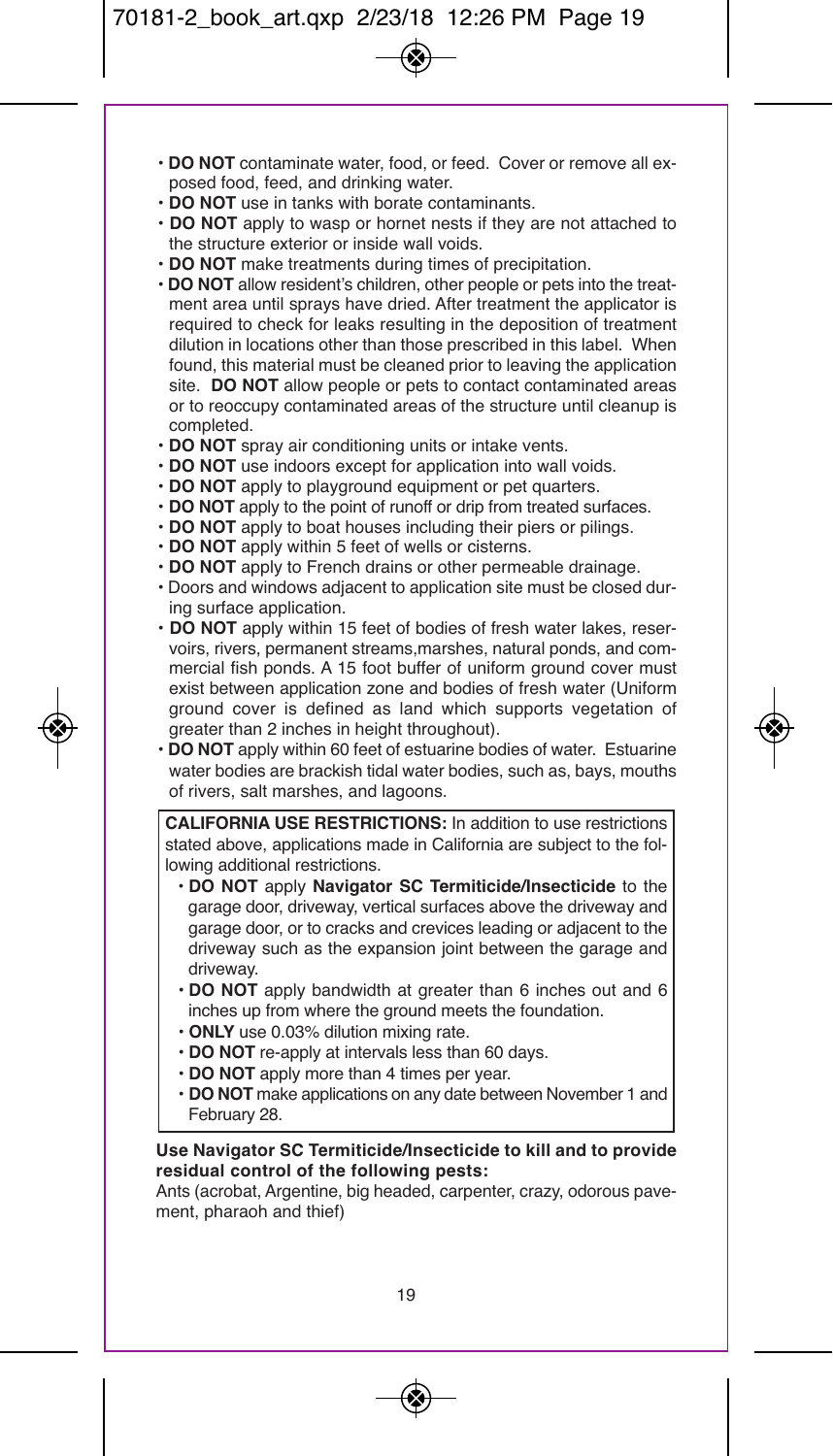#### **Use Navigator SC Termiticide/Insecticide to kill the following pests:**

Asian lady beetles Darkling beetles Australian, Oriental and smoky brown cockroaches Black widow, brown recluse, cellar and hobo spiders Box elder bugs Brown dog ticks **Centipedes** Cluster flies European earwigs House Crickets Millipedes Paper wasps\* Pill bugs Silverfish Yellow Jackets\*

**\*NOTE: Navigator SC Termiticide/Insecticide** is not a knockdown agent.

**Mixing Instructions\*:** For perimeter pest treatments fill the treatment tank 1/4 to 1/3 with water then add 0.8 fluid ounces (or 0.4 fluid ounces) of **Navigator SC Termiticide/Insecticide** to achieve 0.06% (or 0.03%) finished dilution rate. The filling hose must be equipped with an anti-backflow device or the water flow must include an air gap to protect against back siphoning. Add more water to the tank while agitating to make 1 gallon of finished dilution.

| Permitted Navigator SC Frequency and Dilution Rate Application<br>Scenarios <sup>t</sup> |                                 |                                                                     |  |  |
|------------------------------------------------------------------------------------------|---------------------------------|---------------------------------------------------------------------|--|--|
| %Navigator SC Termiticide/Insecticide finished dilution                                  |                                 |                                                                     |  |  |
| 0.03% 4 times/<br>calendar year                                                          | 0.06% 2 times/<br>calendar year | 0.03% 2 times/calendar<br>year<br>and 0.06% 1 time/calendar<br>vear |  |  |
| $\pm$ th Colifornia. <b>ONILV</b> the 0.09% dilution movi be applied at 1 quart.         |                                 |                                                                     |  |  |

†In California, **ONLY** the 0.03% dilution may be applied at 1 quart per 160 ft.

**\*CALIFORNIA MIXING INSTRUCTIONS:** For perimeter pest treatments, mix a 0.03% spray dilution of **Navigator SC Termiticide/ Insecticide** by filling the treatment tank 1/4 to 1/3 full with water, then add 0.4 fluid ounces of **Navigator SC Termiticide/Insecticide**. The filling hose must be equipped with an anti-back-flow device or the water flow must include an air gap to protect against back siphoning. Add more water to the tank while agitating to 1 gallon of finished dilution.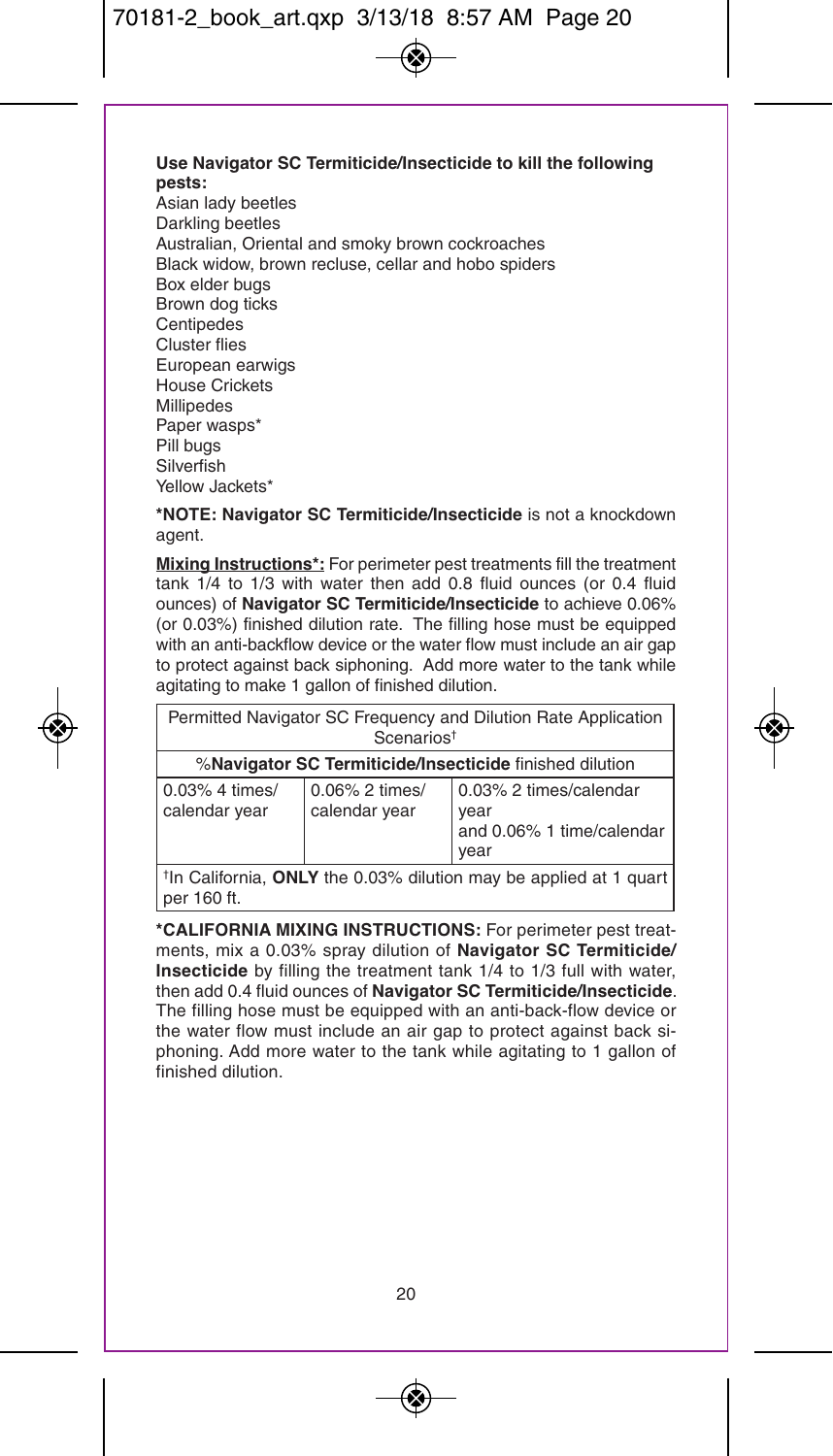**Application Instructions to Outside Surfaces of Listed Structures and into Wall Voids:** For perimeter pest treatments mix and apply a finished spray dilution of **Navigator SC Termiticide/ Insecticide.** See the Mixing Instruction section of this label for instructions. Make applications using a low pressure spray to the exterior of the structure where listed pests enter and trail around the structure or where they crawl and hide. Treat using a low pressure coarse banded surface spray up to 18 inches in width around doors, windows, vents pipes, foundation cracks, and drilled holes or around any exterior openings where listed pests could enter the structure. Make sure to treat the joints where exterior siding (wood, vinyl, aluminum or other similar materials) meets the cement brick or block of the foundation. Treat areas where electrical cable or telephone wires enter the house. This treatment should be made as a general surface spray, crack and crevice spray or a wall void application. **Navigator SC Termiticide/ Insecticide** may be applied as a foam treatment into wall voids to kill and/or control the above listed pests. Refer to the *FOAM APPLICA-TION* section of this label for specific foam mixing and application instructions.

**In California:** Use only the 0.03% finished dilution no more than 4 times per year. **DO NOT** apply to the garage door, driveway, vertical surfaces above the driveway and garage door, or to cracks and crevices leading or adjacent to the driveway, such as, the expansion joint between the garage and driveway. **DO NOT** apply a bandwidth greater than 6 inches up and out from where the ground meets the foundation.

**Applications to Perimeter of Listed Structures\*:** Apply a finished spray dilution of **Navigator SC Termiticide/Insecticide** as a lowpressure coarse general spray along the foundation exterior perimeter to an area one foot up and one foot out from where the ground meets the foundation. Apply 2 quarts of 0.06% finished spray dilution of **Navigator SC Termiticide/Insecticide** per 160 linear feet (approximately 1.5 gallons finished spray per 1000 sq feet). Nests that are found on the ground within 1 foot of the foundation may be treated. Vegetation touching the structure may offer a route for the entry of ants into the structure without coming into contact with the treatment, therefore remove or prune away any shrubbery, bushes and tree branches touching the structure.

**\*CALIFORNIA APPLICATIONS TO PERIMETER OF LISTED STRUCTURES:** Apply 0.03% **Navigator SC Termiticide/Insecticide** finished dilution as a low pressure (25 PSI or less at the nozzle) coarse general surface spray along the foundation exterior perimeter to an area 6 inches up and 6 inches out from where the ground meets the foundation. **DO NOT** apply **Navigator SC Termiticide/ Insecticide** to the garage door, driveway, vertical surfaces above the driveway and garage door, or to cracks and crevices leading or adjacent to the driveway, such as, the expansion joint between the garage and driveway.

In California, apply 1 quart of **Navigator SC Termiticide/Insecticide** finished dilution per 160 linear feet (approximately 1.5 gallons finished spray per 1000 square feet). Vegetation touching the structure may offer a route for the entry of ants into the structure without coming into contact with the treatment, therefore, remove or prune away any shrubbery, bushes and tree branches touching the structures.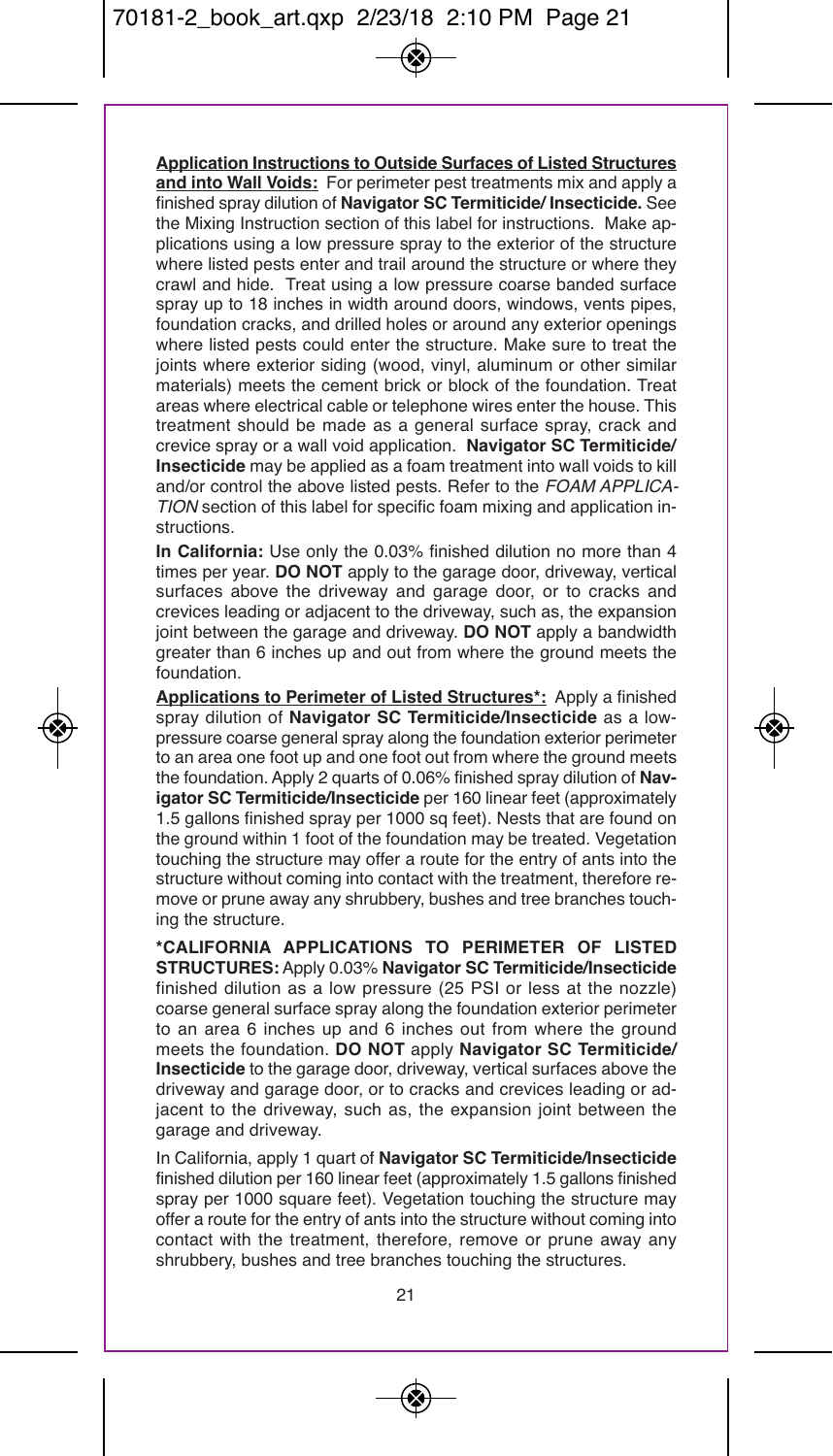# **STORAGE AND DISPOSAL DO NOT** contaminate water, food, or feed by storage or disposal.

#### **PESTICIDE STORAGE**

Unused product should be stored in its original container only, out of the reach of children and animals.

#### **PESTICIDE DISPOSAL**

Pesticide wastes are acutely hazardous. Improper disposal of excess pesticide is a violation of federal law. If these wastes cannot be disposed of by use according to label instructions, contact your State Pesticide or Environmental Control Agency, or the Hazardous Waste representative at the nearest EPA Regional Office for guidance.

**SPILLS:** For minor spills, leaks, etc., follow all precautions indicated on this label and clean up immediately. Soak up spilled material with sand, earth or other suitable material and dispose of as pesticide waste. Take special care to avoid contamination of equipment and facilities during cleanup procedures and disposal of wastes. Refer to Precautionary Statements on label for hazards associated with the handling of this material. **DO NOT** walk through spilled material. In spill or leak incidents, keep unauthorized people away. **You may contact the CHEMTREC Emergency Response for decontamination procedures.**

**For Chemical Spill, Leak, Fire, Exposure, or Accident you may call CHEMTREC at 1-800-424-9300 twenty-four (24) hours per day, seven (7) days per week.**

#### **CONTAINER HANDLING**

**Nonrefillable Container. DO NOT reuse or refill this container.** Triple rinse or pressure rinse container (or equivalent) promptly after emptying; then offer for recycling, if available, or reconditioning, if appropriate, or puncture and dispose of in a sanitary landfill, or by incineration, or by other procedures approved by state and local authorities.

- **Triple rinse containers small enough to shake (capacity ≤ 5 gallons) as follows:** Empty the remaining contents into application equipment or a mix tank and drain for 10 seconds after the flow begins to drip. Fill the container ¼ full with water and recap. Shake for 10 seconds. Pour rinsate into application equipment or a mix tank, or store rinsate for later use or disposal. Drain for 10 seconds after the flow begins to drip. Repeat this procedure two more times.
- **Pressure rinse as follows:** Empty the remaining contents into application equipment or mix tank. Hold container upside down over application equipment or mix tank, or collect rinsate for later use or disposal. Insert pressure rinsing nozzle in the side of the container and rinse at about 40 PSI for at least 30 seconds. Drain for 10 seconds after the flow begins to drip.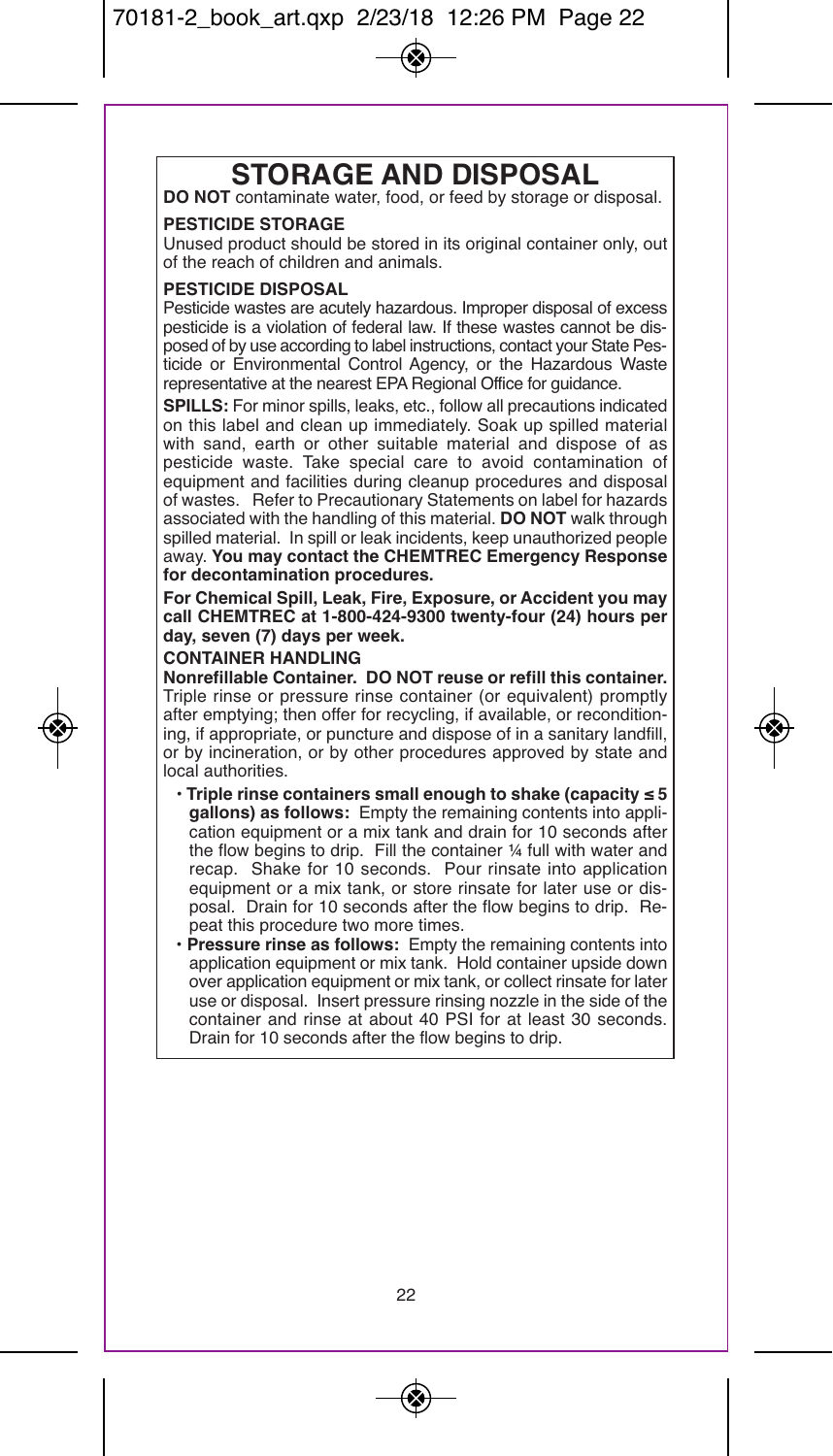## **Conditions of Sale and Warranty Inherent Risks of Use**

It is impossible to eliminate all risks associated with use of this product. Lack of performance, or other unintended consequences may result because of such factors as use of the product contrary to label instructions (including conditions noted on the label, such as unfavorable temperatures, soil conditions, etc.), abnormal conditions (such as excessive rainfall, drought, tornadoes, hurricanes), presence of other materials, the manner of application, or other factors, all of which are beyond the control of Gharda Chemicals International, Inc. or the seller. To the extent permitted by applicable law, all such risks shall be assumed by buyer.

## **Notice of Warranty and Disclaimer**

Seller warrants that at the time of delivery the product in this container conforms to its chemical description contained hereon and is reasonably fit for its intended purpose under normal conditions of use. This is the only warranty made on this product. To the extent permitted by applicable law, Seller expressly disclaims any implied warranties of merchantability or fitness for any particular purpose and, except as set forth above, any other express or implied warranties. Any damages arising from breach of warranty or negligence shall be limited to direct damages not exceeding the purchase price paid for this product by Buyer, and shall not include incidental or consequential damages such as, but not limited to, loss of profits or values. It is impossible to eliminate all risks inherently associated with the use of this product. Ineffectiveness or other un-intended consequences may result because of such factors as weather conditions, presence of other materials, or the manner of use or application, all of which are beyond the control of the Seller. To the extent permitted by applicable law Seller be liable for the consequential, special or indirect damages resulting from the use or handling of this product. The Buyer shall assume all such risks. Buyer acknowledges the use of its own independent skill and expertise in the selection and use of the product and does not rely on any oral or written statements or representations.

#### **NAVIGATOR is a Trademark of Gharda Chemicals International, Inc.**

**Teejet** is a registered trademark of Spraying Systems Co. **Raindrop** is a registered trademark of Delavan Corporation

EPA Accepted: August 26, 2014 Supplemental Registered September 18, 2015 Amended (First Aid): 02/24/2017 Notification (Add DU Stmt): 03/18/2017 Amended (Add CA DFU): June 08, 2017 Notification (Rate Error): June 28, 2017 Manufactured For: Gharda Chemicals International, Inc. 760 Newtown-Yardley Rd. Suite 110 Newtown, PA 18940 1-215-968-9474